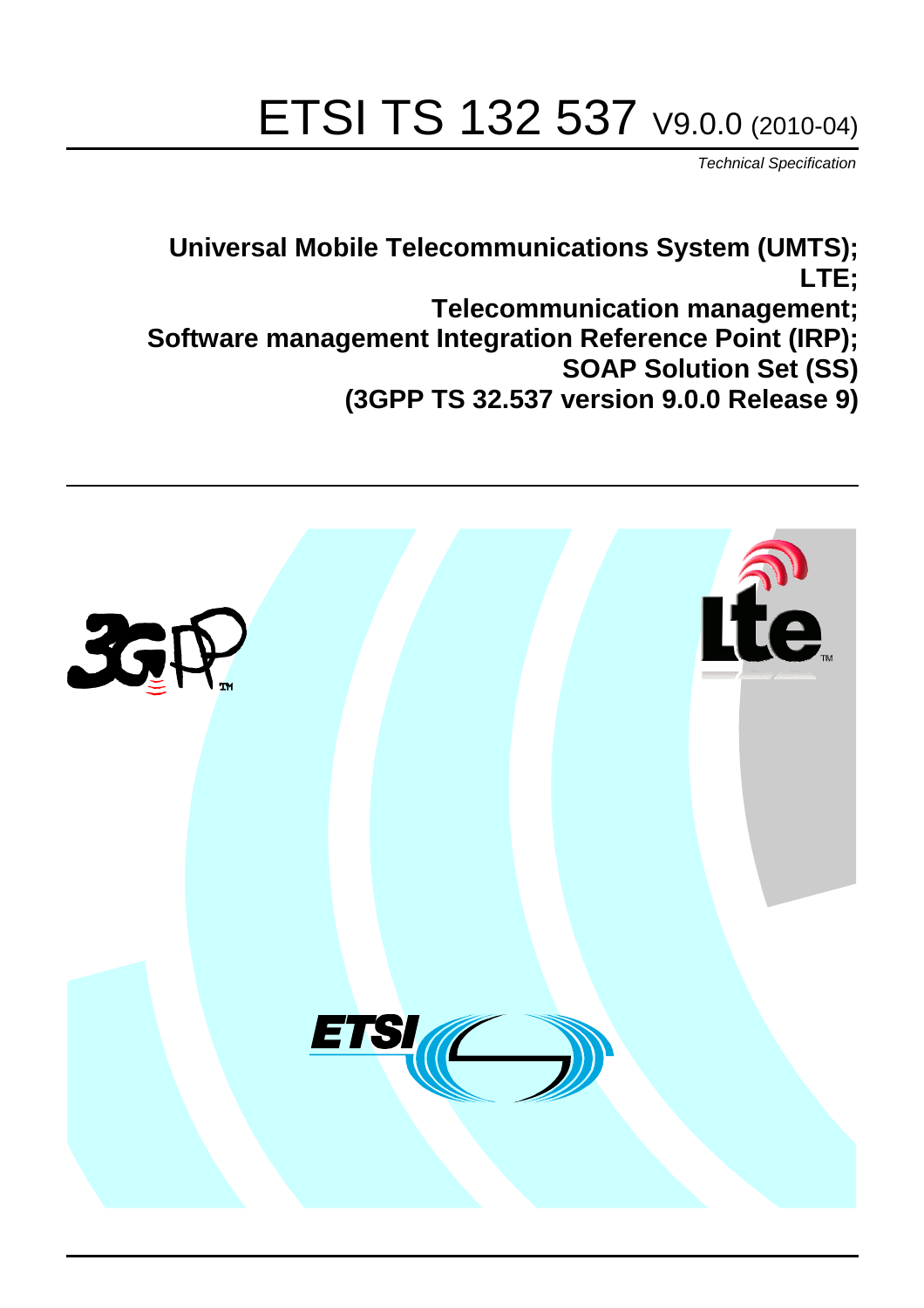Reference DTS/TSGS-0532537v900

> Keywords LTE, UMTS

#### *ETSI*

#### 650 Route des Lucioles F-06921 Sophia Antipolis Cedex - FRANCE

Tel.: +33 4 92 94 42 00 Fax: +33 4 93 65 47 16

Siret N° 348 623 562 00017 - NAF 742 C Association à but non lucratif enregistrée à la Sous-Préfecture de Grasse (06) N° 7803/88

#### *Important notice*

Individual copies of the present document can be downloaded from: [http://www.etsi.org](http://www.etsi.org/)

The present document may be made available in more than one electronic version or in print. In any case of existing or perceived difference in contents between such versions, the reference version is the Portable Document Format (PDF). In case of dispute, the reference shall be the printing on ETSI printers of the PDF version kept on a specific network drive within ETSI Secretariat.

Users of the present document should be aware that the document may be subject to revision or change of status. Information on the current status of this and other ETSI documents is available at <http://portal.etsi.org/tb/status/status.asp>

If you find errors in the present document, please send your comment to one of the following services: [http://portal.etsi.org/chaircor/ETSI\\_support.asp](http://portal.etsi.org/chaircor/ETSI_support.asp)

#### *Copyright Notification*

No part may be reproduced except as authorized by written permission. The copyright and the foregoing restriction extend to reproduction in all media.

> © European Telecommunications Standards Institute 2010. All rights reserved.

**DECT**TM, **PLUGTESTS**TM, **UMTS**TM, **TIPHON**TM, the TIPHON logo and the ETSI logo are Trade Marks of ETSI registered for the benefit of its Members.

**3GPP**TM is a Trade Mark of ETSI registered for the benefit of its Members and of the 3GPP Organizational Partners. **LTE**™ is a Trade Mark of ETSI currently being registered

for the benefit of its Members and of the 3GPP Organizational Partners.

**GSM**® and the GSM logo are Trade Marks registered and owned by the GSM Association.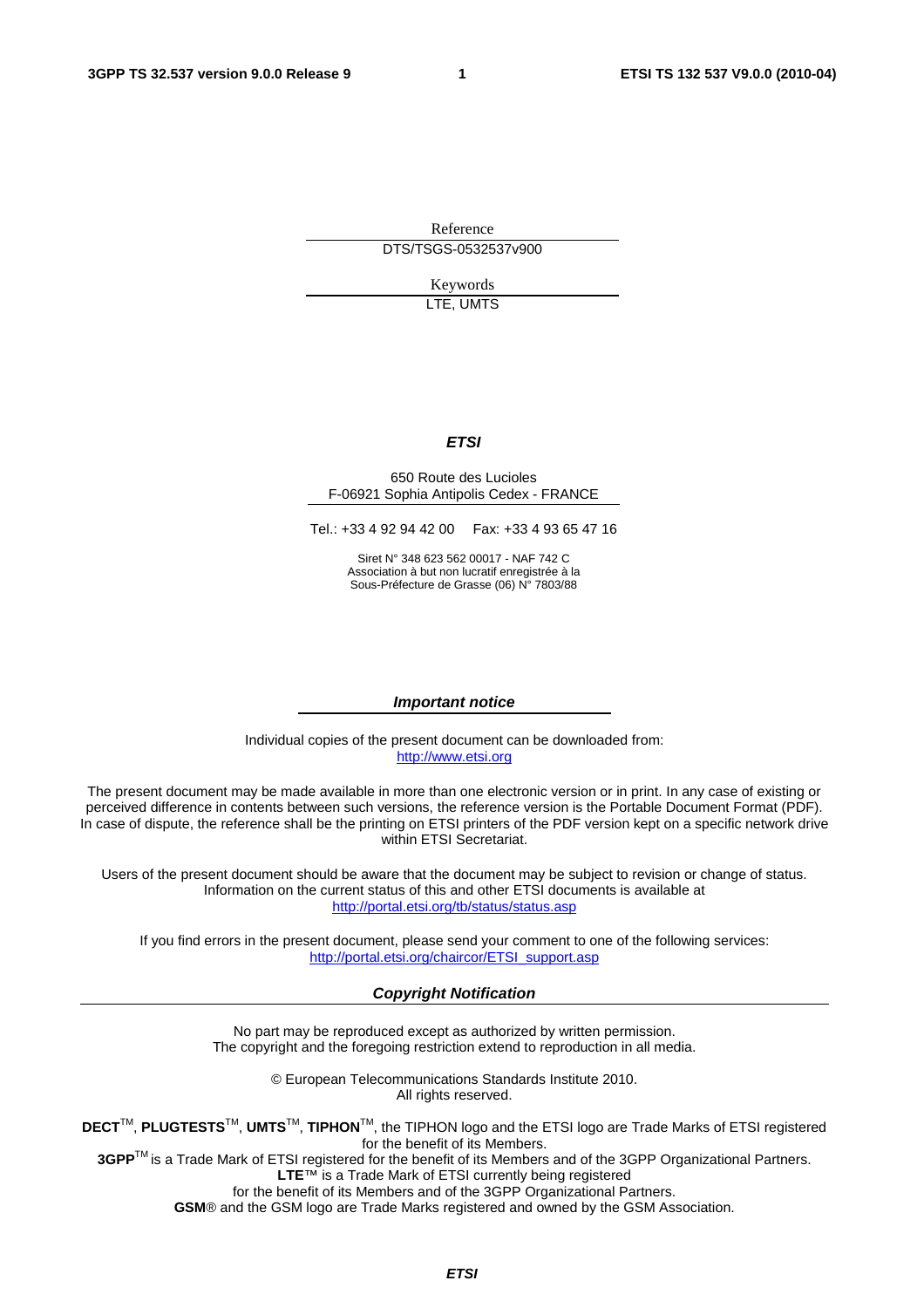# Intellectual Property Rights

IPRs essential or potentially essential to the present document may have been declared to ETSI. The information pertaining to these essential IPRs, if any, is publicly available for **ETSI members and non-members**, and can be found in ETSI SR 000 314: *"Intellectual Property Rights (IPRs); Essential, or potentially Essential, IPRs notified to ETSI in respect of ETSI standards"*, which is available from the ETSI Secretariat. Latest updates are available on the ETSI Web server [\(http://webapp.etsi.org/IPR/home.asp\)](http://webapp.etsi.org/IPR/home.asp).

Pursuant to the ETSI IPR Policy, no investigation, including IPR searches, has been carried out by ETSI. No guarantee can be given as to the existence of other IPRs not referenced in ETSI SR 000 314 (or the updates on the ETSI Web server) which are, or may be, or may become, essential to the present document.

# Foreword

This Technical Specification (TS) has been produced by ETSI 3rd Generation Partnership Project (3GPP).

The present document may refer to technical specifications or reports using their 3GPP identities, UMTS identities or GSM identities. These should be interpreted as being references to the corresponding ETSI deliverables.

The cross reference between GSM, UMTS, 3GPP and ETSI identities can be found under [http://webapp.etsi.org/key/queryform.asp.](http://webapp.etsi.org/key/queryform.asp)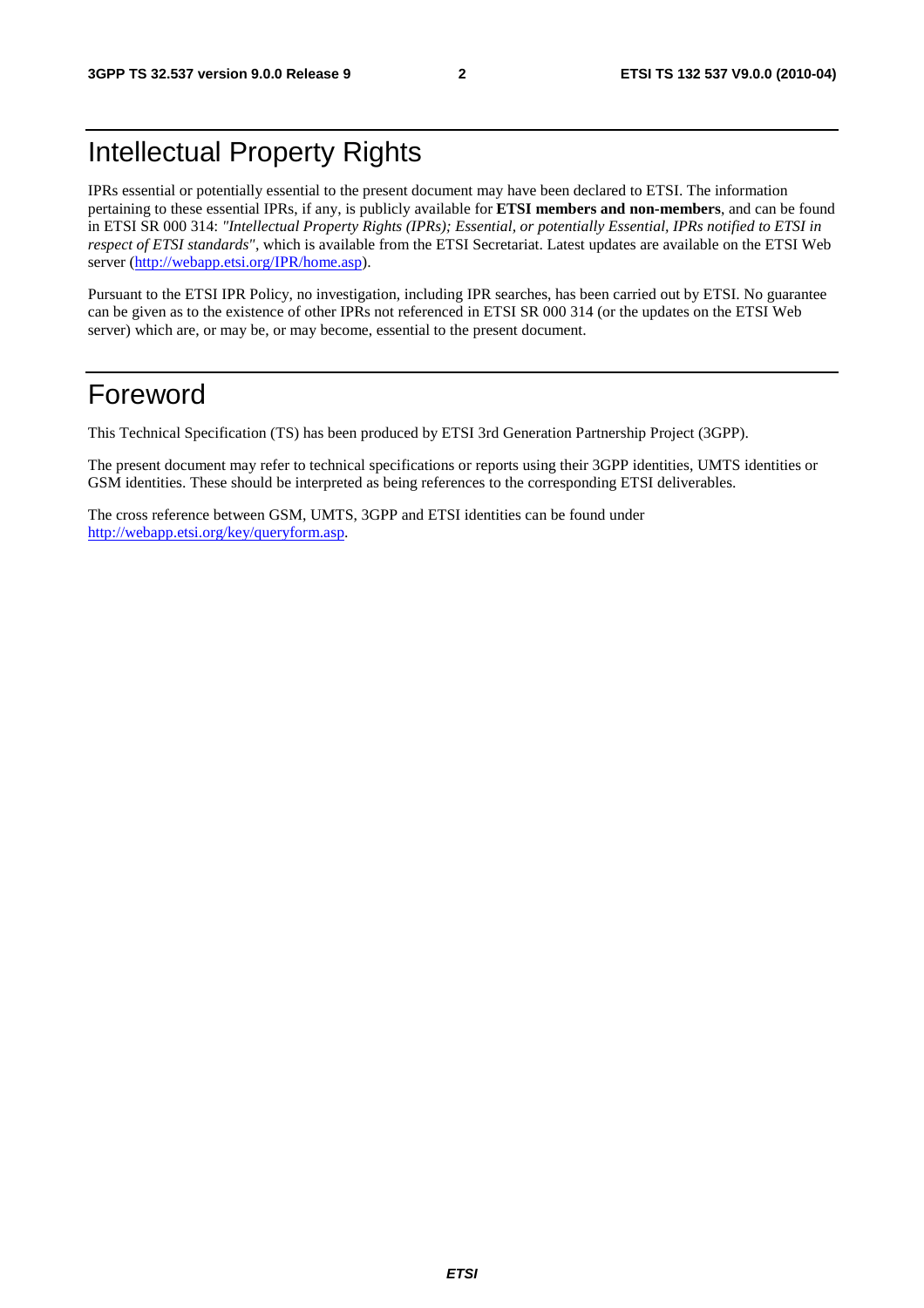#### $\mathbf{3}$

# Contents

| 1                  |  |
|--------------------|--|
| 2                  |  |
| 3                  |  |
| 3.1                |  |
| 3.2                |  |
| $\overline{4}$     |  |
| 4.1                |  |
| 5                  |  |
| 5.1                |  |
| 5.2                |  |
| 5.2.1              |  |
| 5.2.1.1            |  |
| 5.2.1.2            |  |
| 5.2.1.3            |  |
| 5.2.2              |  |
| 5.2.2.1            |  |
| 5.2.2.2            |  |
| 5.2.3              |  |
| 5.2.3.1            |  |
| 5.2.3.2            |  |
| 5.2.4              |  |
| 5.2.4.1            |  |
| 5.2.4.1            |  |
| 5.2.5              |  |
| 5.2.5.1            |  |
| 5.2.5.2            |  |
| 5.2.6              |  |
| 5.2.6.1            |  |
|                    |  |
| 5.2.6.2            |  |
| 5.2.7              |  |
| 5.2.7.1            |  |
| 5.2.7.2<br>5.2.8   |  |
|                    |  |
| 5.2.8.1<br>5.2.8.2 |  |
|                    |  |
| 5.2.9              |  |
| 5.2.9.1            |  |
| 5.2.9.2            |  |
| 5.2.10             |  |
| 5.2.10.1           |  |
| 5.2.10.2           |  |
| 5.2.10.3           |  |
| 5.2.11             |  |
| 5.2.11.1           |  |
| 5.2.11.2           |  |
| 5.2.11.3           |  |
| 5.2.12             |  |
| 5.2.12.1           |  |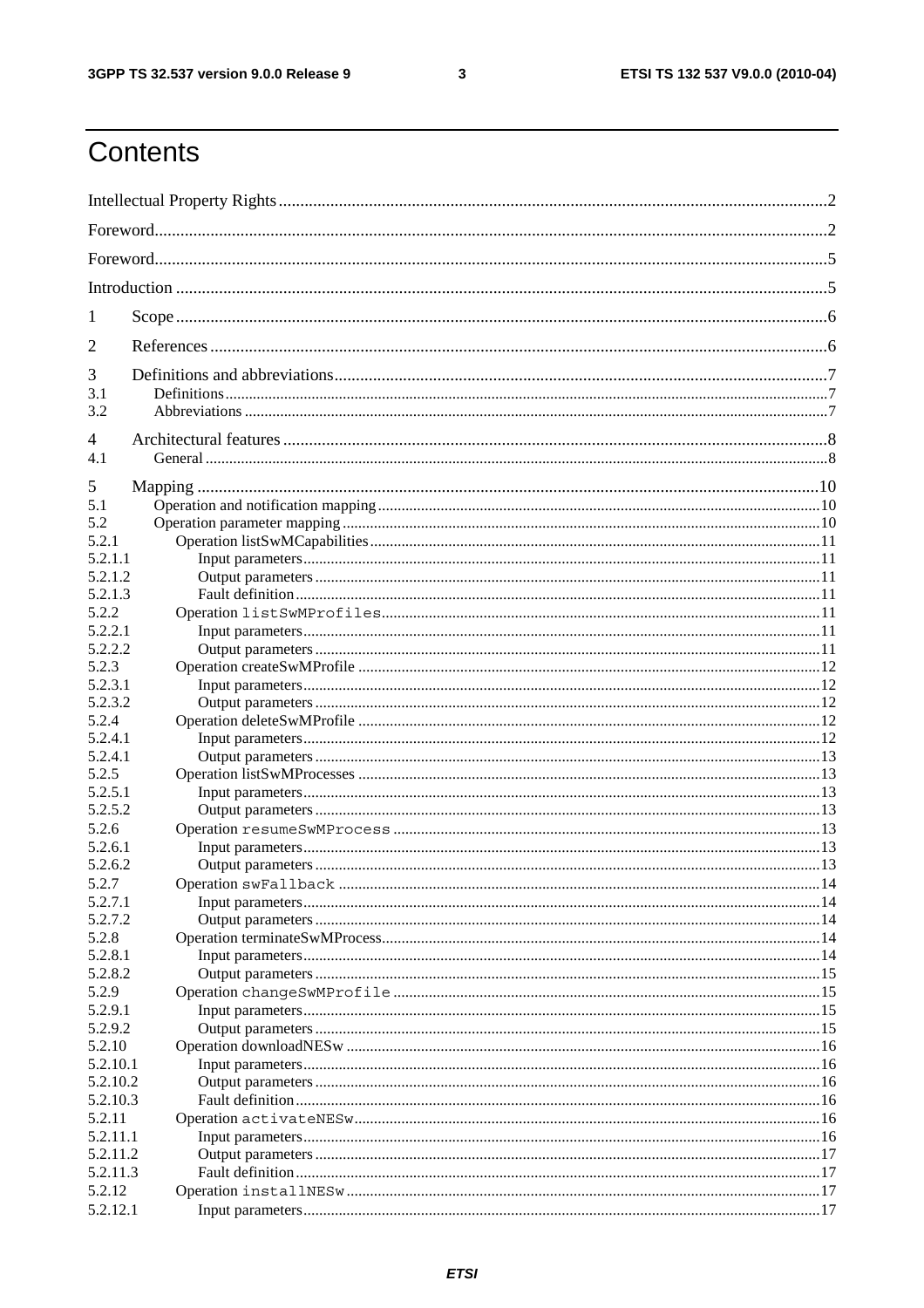$\overline{\mathbf{4}}$ 

| 5.2.12.2 |  |  |
|----------|--|--|
|          |  |  |
|          |  |  |
|          |  |  |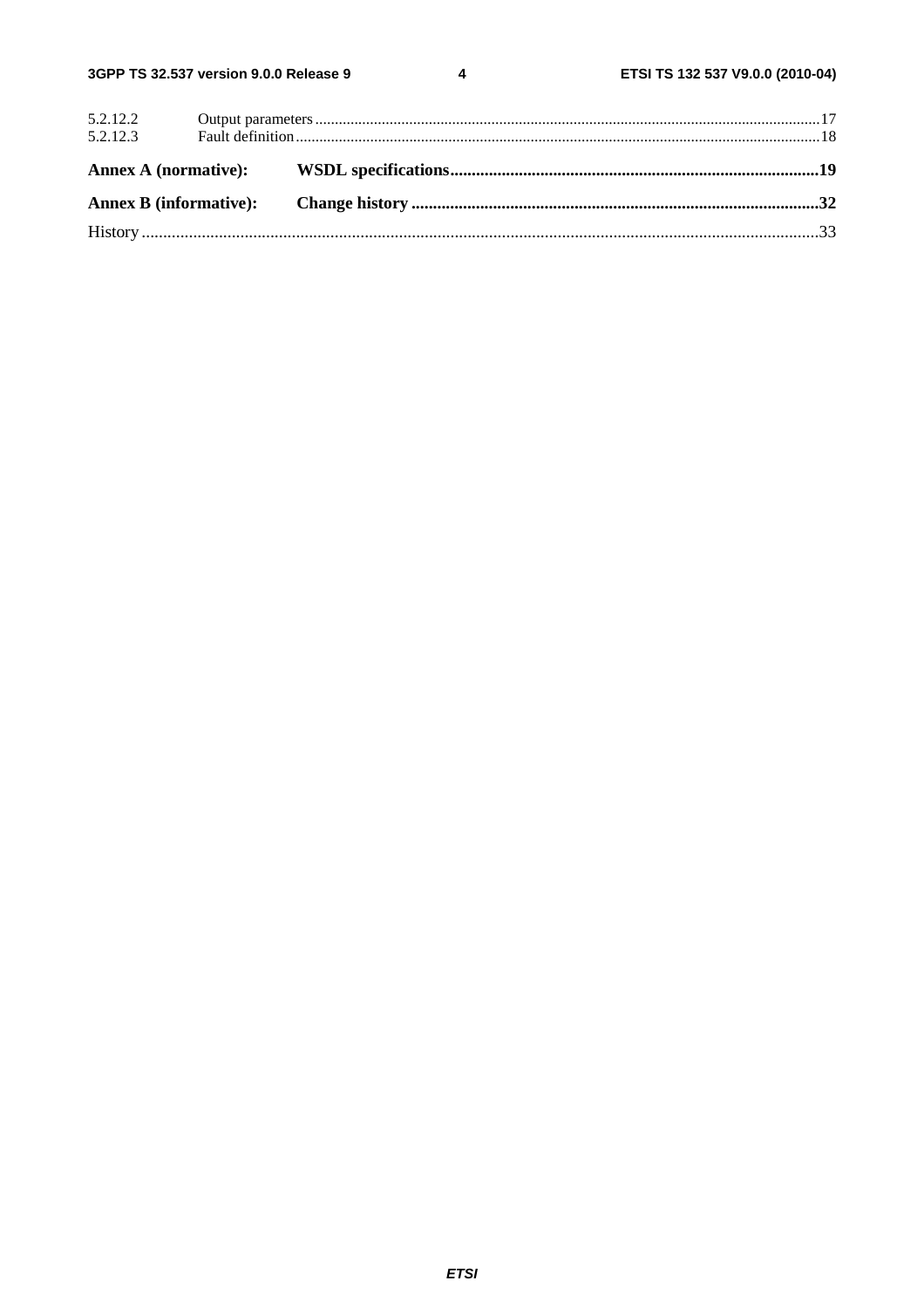# Foreword

This Technical Specification has been produced by the 3<sup>rd</sup> Generation Partnership Project (3GPP).

The contents of the present document are subject to continuing work within the TSG and may change following formal TSG approval. Should the TSG modify the contents of the present document, it will be re-released by the TSG with an identifying change of release date and an increase in version number as follows:

Version x.y.z

where:

- x the first digit:
	- 1 presented to TSG for information;
	- 2 presented to TSG for approval;
	- 3 or greater indicates TSG approved document under change control.
- y the second digit is incremented for all changes of substance, i.e. technical enhancements, corrections, updates, etc.
- z the third digit is incremented when editorial only changes have been incorporated in the document.

# Introduction

The present document is part of a TS-family covering the 3<sup>rd</sup> Generation Partnership Project: Technical Specification Group Services and System Aspects; Telecommunication management; as identified below:

| 32.537: | Telecommunication management; Software management Integration Reference Point (IRP):<br><b>SOAP Solution Set (SS)</b>                                       |
|---------|-------------------------------------------------------------------------------------------------------------------------------------------------------------|
| 32.535  | Telecommunication management; Software management Integration Reference Point (IRP);<br>eXtensible Markup Language (XML) definitions                        |
| 32.533  | Telecommunication management; Software management Integration Reference Point (IRP);<br>Common Object Request Broker Architecture (CORBA) Solution Set (SS) |
| 32.532  | Telecommunication management; Software management Integration Reference Point (IRP);<br>Information Service (IS)                                            |
| 32.531  | Telecommunication management; Software management; Concepts and Integration Reference<br>Point (IRP) Requirements                                           |

Software Management, in general, provides the operator with the ability to manage effectively the software entities residing in the 3G network. Software Management function is useful especially when there is a need to manage a large number of software residing in the managed elements widely distributed geographically. The main focus is the management of new software releases and correction patches [1].

The software management operations are initiated by the operator or by functions in the Operations Systems (OSs) either on single NE or across several NEs of the 3G network.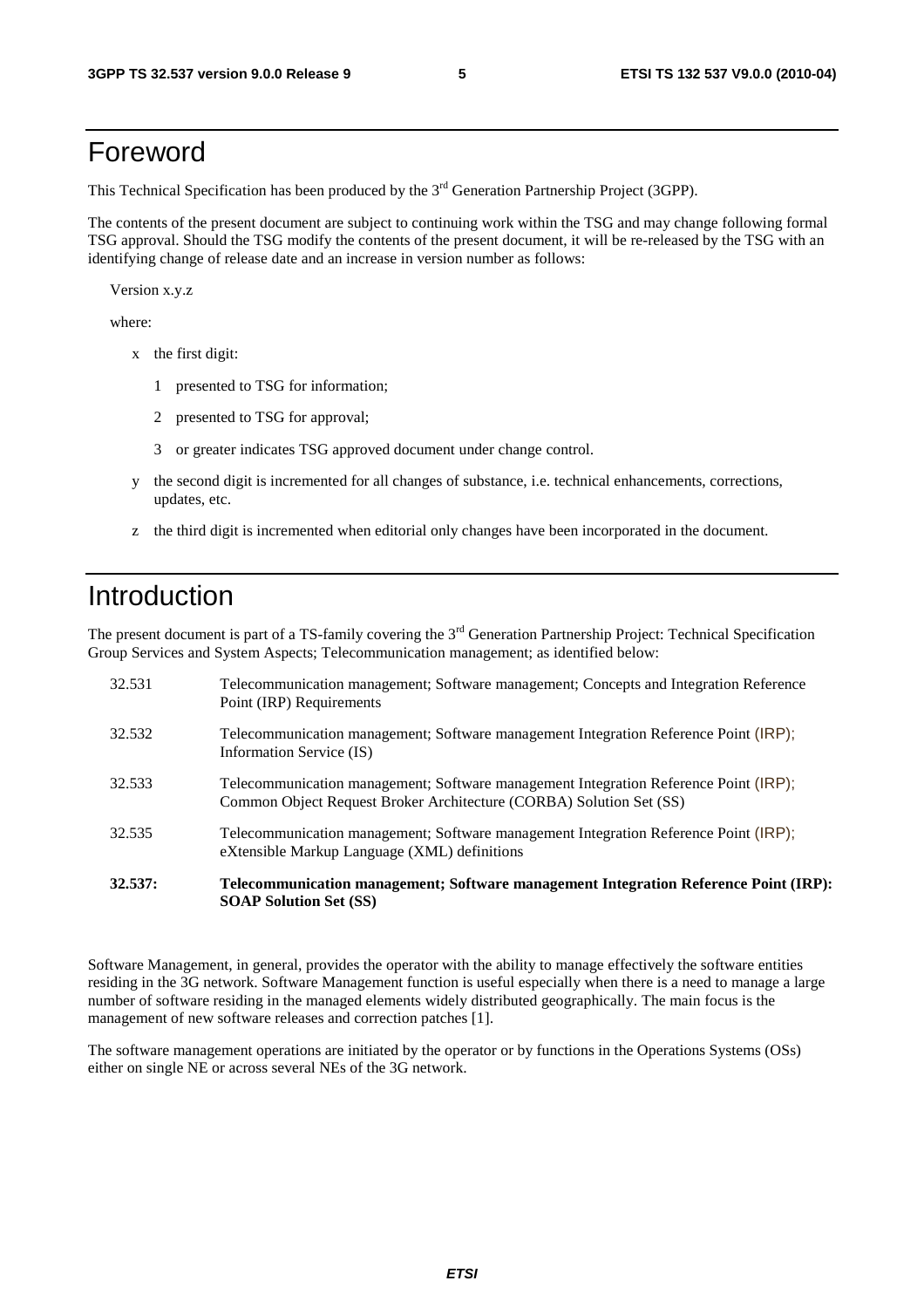# 1 Scope

The present document specifies the SOAP Solution Set for the IRP whose semantics are specified in Software management Integration Reference Point (IRP): Information Service (3GPP TS 32.532 [4]).

This Solution Set specification is related to 3GPP TS 32.532 V9.0.X.

# 2 References

The following documents contain provisions which, through reference in this text, constitute provisions of the present document.

- References are either specific (identified by date of publication, edition number, version number, etc.) or non-specific.
- For a specific reference, subsequent revisions do not apply.
- For a non-specific reference, the latest version applies. In the case of a reference to a 3GPP document (including a GSM document), a non-specific reference implicitly refers to the latest version of that document *in the same Release as the present document*.
- [1] 3GPP TS 32.101: 'Telecommunication management; Principles and high level requirements'.
- [2] 3GPP TS 32.102: 'Telecommunication management; Architecture'.
- [3] 3GPP TS 32.532: 'Telecommunication management; Software management Integration Reference Point (IRP); Information Service (IS)'
- [4] 3GPP TS 32.535: " Telecommunication management; Software management Integration Reference Point (IRP); eXtensible Markup Language (XML) file format definition"
- [5] 3GPP TS 32.311: "Telecommunication management; Generic Integration Reference Point (IRP) management; Requirements"
- [6] 3GPP TS 32.312: "Telecommunication management; Generic Integration Reference Point (IRP) management; Information Service (IS)".
- [7] 3GPP TS 32.317: "Telecommunication management; Generic Integration Reference Point (IRP) management; SOAP solution set".
- [8] 3GPP TS 32.150: "Telecommunication management; Integration Reference Point (IRP) Concept and definitions".
- [9] 3GPP TS 32.307: "Telecommunication management; Configuration Management (CM); Notification Integration Reference Point (IRP): SOAP solution set".
- [10] W3C SOAP 1.1 specification [\(http://www.w3.org/TR/2000/NOTE-SOAP-20000508/\)](http://www.w3.org/TR/2000/NOTE-SOAP-20000508/)
- [11] W3C XPath 1.0 specification [\(http://www.w3.org/TR/1999/REC-xpath-19991116\)](http://www.w3.org/TR/1999/REC-xpath-19991116)
- [12] W3C WSDL 1.1 specification [\(http://www.w3.org/TR/2001/NOTE-wsdl-20010315\)](http://www.w3.org/TR/2001/NOTE-wsdl-20010315)
- [13] W3C SOAP 1.2 specification [\(http://www.w3.org/TR/soap12-part1/\)](http://www.w3.org/TR/soap12-part1/)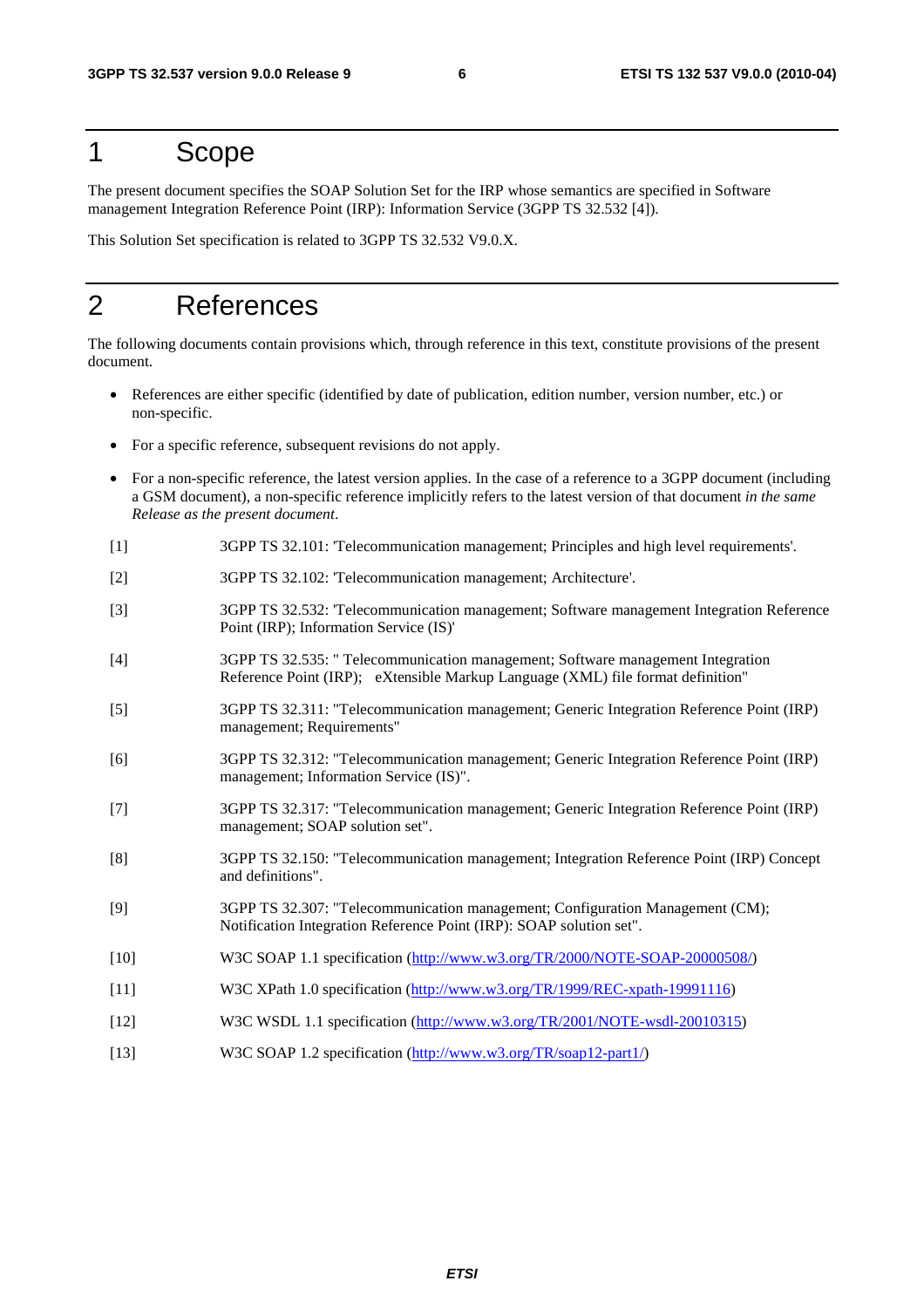# 3 Definitions and abbreviations

# 3.1 Definitions

For the purposes of the present document, the terms and definitions given in 3GPP TS 32.101 [1], 3GPP TS 32.102 [2], and 3GPP TS 32.331 [5] apply.

# 3.2 Abbreviations

For the purposes of the present document, the following abbreviations apply:

| <b>IRP</b>  | <b>Integration Reference Point</b> |
|-------------|------------------------------------|
| <b>IS</b>   | <b>Information Service</b>         |
| NL          | Notification Log                   |
| <b>NRM</b>  | Network Resource Model             |
| <b>SwM</b>  | Software Management                |
| <b>WSDL</b> | Web Service Description Language   |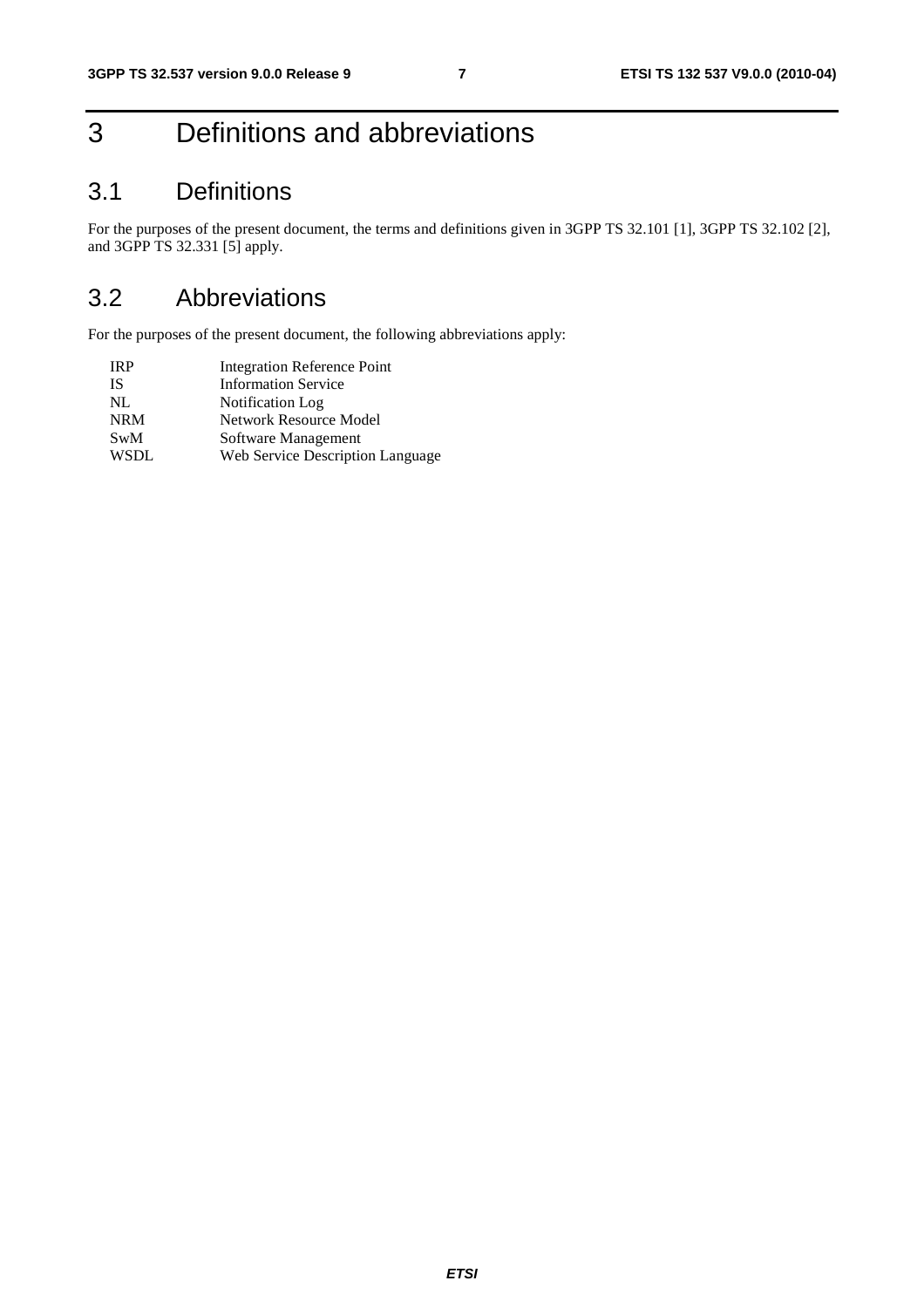# 4 Architectural features

### 4.1 General

The overall architectural feature of the Software Management IRP is specified in 3GPP TS 32.532 [3]. This clause specifies features that are specific to the SOAP solution set.

The SOAP 1.1 specification [10] and WSDL 1.1 specification [12] are supported.

The SOAP 1.2 specification [13] is supported optionally.

This specification uses "document" style in WSDL file.

This specification uses "literal" encoding style in WSDL file.

The filter language used in the SS is the XPath Language (see W3C XPath 1.0 specification [11]). IRPAgents may throw a FilterComplexityLimit fault when a given filter is too complex.

Relevant definitions are imported from the Software Management XML definitions of 3GPP TS 32.535 [4].

This specification uses a number of namespace prefixes throughout that are listed in Table 4.1.

#### **Table 4.1: Prefixes and Namespaces used in this specification**

| <b>PREFIX</b>    | <b>NAMESPACE</b>                                                                         |
|------------------|------------------------------------------------------------------------------------------|
| (no prefix)      | http://schemas.xmlsoap.org/wsdl/                                                         |
| soap             | http://schemas.xmlsoap.org/wsdl/soap/                                                    |
| swMIRPSystem     | http://www.3gpp.org/ftp/Specs/archive/32_series/32.537#SWMIRPSystem                      |
| swMIRPData       | http://www.3gpp.org/ftp/Specs/archive/32_series/32.537#SWMIRPData                        |
| xswmi            | http://www.3gpp.org/ftp/specs/archive/32_series/32.535#swManagementIRPIOCs               |
| genericlRPSystem | http://www.3gpp.org/ftp/Specs/archive/32_series/32.537/schema/32317-810/GenericlRPSystem |
| ntflRPNtfSystem  | http://www.3gpp.org/ftp/Specs/archive/32_series/32.537/schema/32537-                     |
|                  | 810/notification/NotificationSwNtfSystem                                                 |

The WSDL structure is depicted in Figure 4.1 below, depicting port type, binding and service. The port type contains port type operations, which again contains input, output and fault messages. The binding contains binding operations, which have the same name as the port type operations. The binding connects to a port inside the service.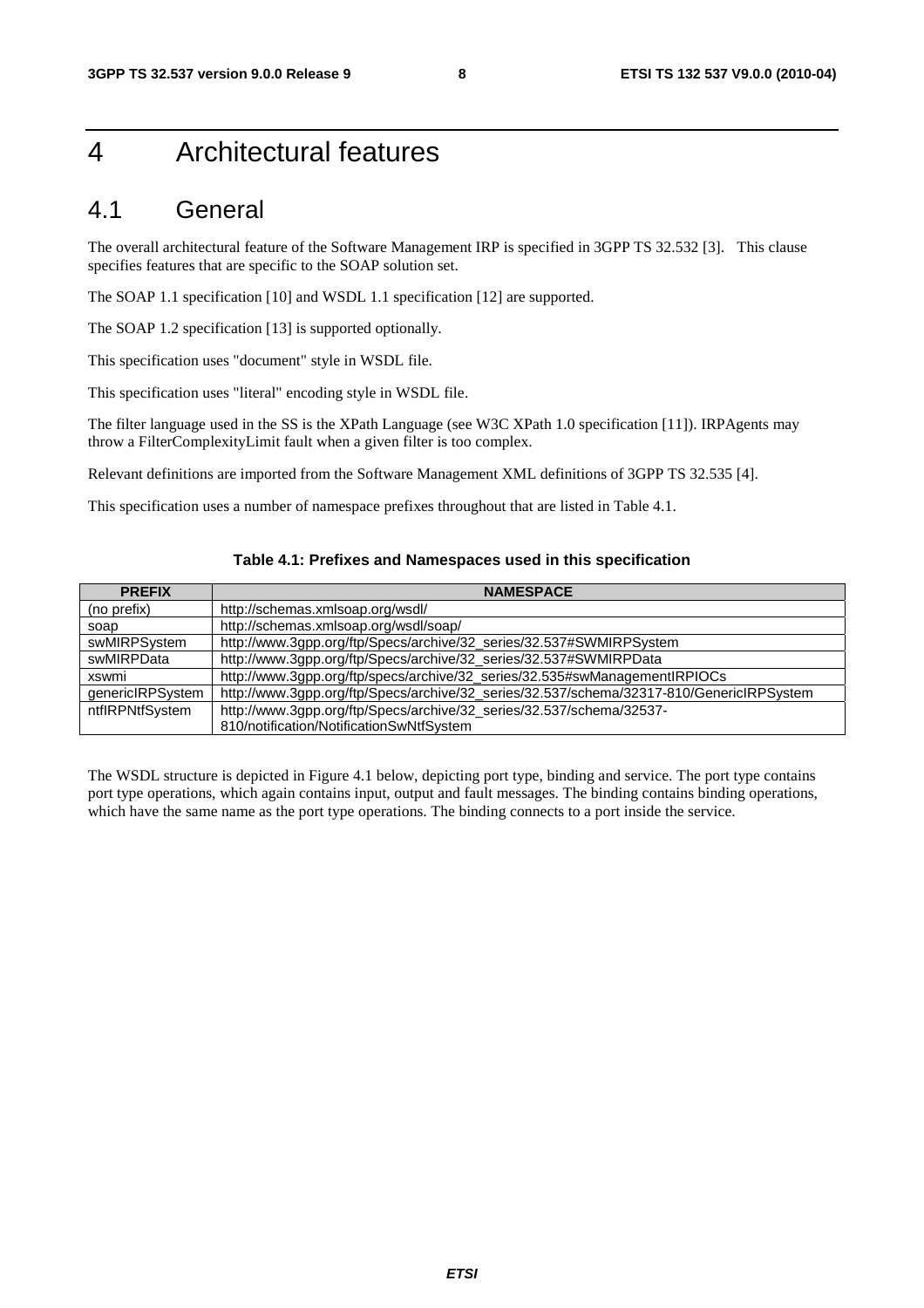| SwMIRPOperation1                   | <b>G</b> SwMIRPOperation1<br>soap $\overline{\phantom{a}}$ doc $\overline{\phantom{a}}$ |                | a SwMIRPService                                                                                                                              |
|------------------------------------|-----------------------------------------------------------------------------------------|----------------|----------------------------------------------------------------------------------------------------------------------------------------------|
| <mark>근</mark> listSwMCapabilities | transport: http://schemas.xmlsoap.org/soap/http                                         |                | SwMIRPOperation1                                                                                                                             |
| <b>코</b> listSwMProfiles           | listSwMCapabilities                                                                     | $doc^{\nabla}$ | Location: http://www.3gpp.org/ftp/Specs/archive/32_series/32.537#SwMIRP                                                                      |
| 균 createSwMProfile                 | listSwMProfiles                                                                         | doc            | SwMIRPOperation2                                                                                                                             |
| deleteSwMProfile                   | createSwMProfile                                                                        | doc            | Location: http://www.3gpp.org/ftp/Specs/archive/32_series/32.537#SwMIRP                                                                      |
| <b>근</b> listSwMProcesses          | deleteSwMProfile                                                                        | $doc^{\nabla}$ | SwMIRPOperation3                                                                                                                             |
| resumeSwMProcess                   | listSwMProcesses                                                                        | doc            | Location: http://www.3qpp.org/ftp/Specs/archive/32 series/32.537#SwMIRP                                                                      |
| swFallback                         | resumeSwMProcess                                                                        | doc            | SwMIRPOperation4                                                                                                                             |
| terminateSwMProcess                | swFallback                                                                              | doc            | Location: http://www.3gpp.org/ftp/Specs/archive/32_series/32.537#SwMIRP                                                                      |
|                                    | <b>2</b> terminateSwMProcess                                                            | doc            | GenericIRPPort                                                                                                                               |
|                                    |                                                                                         |                | Binding: genericIRPSystem:GenericIRPBinding<br>$\blacksquare$<br>Location: http://www.3gpp.org/ftp/Specs/archive/32_series/32.317#GenericIRP |
|                                    |                                                                                         |                | NotificationIRPNtfPort                                                                                                                       |
| SwMIRPOperation2                   | <b>G</b> SwMIRPOperation2<br>soap $\overline{\phantom{a}}$ doc $\overline{\phantom{a}}$ |                | Binding: ntfIRPNtfSystem:NotificationIRPNtf<br>$\overline{\phantom{a}}$                                                                      |
| 근 changeSwMProfile                 | transport: http://schemas.xmlsoap.org/soap/http                                         |                | Location: http://www.3gpp.org/ftp/Specs/archive/32_series/32.307#NotificationIRPNtf                                                          |
|                                    | ь<br><b>₹</b> changeSwMProfile                                                          | $doc^{\nabla}$ |                                                                                                                                              |
|                                    |                                                                                         |                |                                                                                                                                              |
| SwMIRPOperation3                   | <b><i>SwMIRPOperation3</i></b><br>soap <sup>▼</sup> doc <sup>▼</sup>                    |                |                                                                                                                                              |
| downloadNESw                       | transport: http://schemas.xmlsoap.org/soap/http                                         |                |                                                                                                                                              |
| activateNESw                       | downloadNESw                                                                            | $doc^{\nabla}$ |                                                                                                                                              |
|                                    | activateNESw                                                                            | $doc^{\nabla}$ |                                                                                                                                              |
|                                    |                                                                                         |                |                                                                                                                                              |
|                                    |                                                                                         |                |                                                                                                                                              |
| 多 SwMIRPOperation4                 | <b><i>SwMIRPOperation4</i></b><br>soap $\sqrt{\ }$ doc $\sqrt{\ }$                      |                |                                                                                                                                              |
| 균 installNESw                      | transport: http://schemas.xmlsoap.org/soap/http                                         |                |                                                                                                                                              |
|                                    | 군 installNESw                                                                           | $doc^{\nabla}$ |                                                                                                                                              |
|                                    |                                                                                         |                |                                                                                                                                              |

**Figure 4.1: Software Management IRP SOAP Solution Set WSDL structure**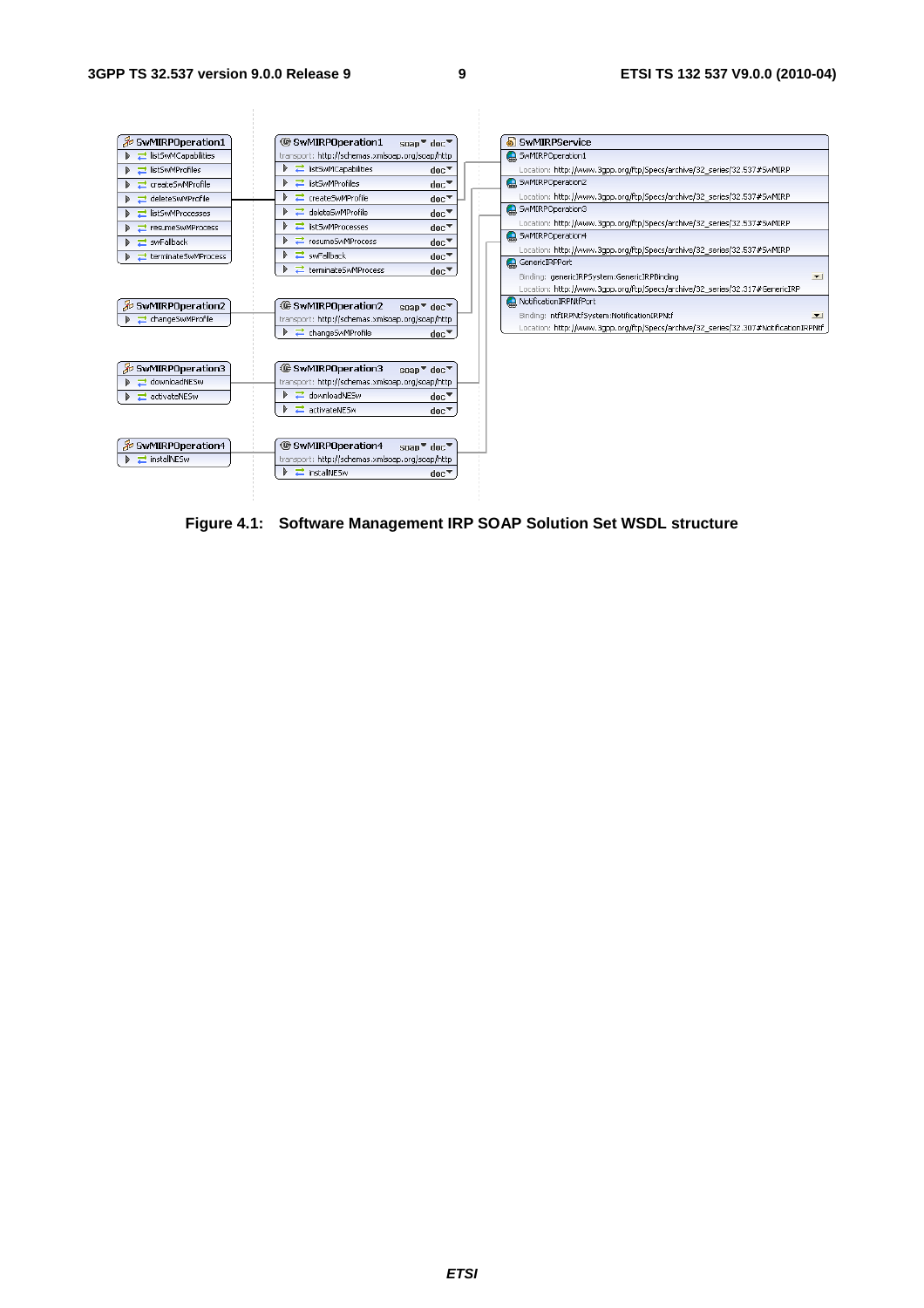# 5 Mapping

# 5.1 Operation and notification mapping

The Software Management IRP IS (3GPP TS 32.532 [3]) defines the operations and their semantics.

Table 5.1 maps the operations defined in the Software Management IRP IS to their equivalent port type and binding operations in this Solution Set (SS).

Table 5.1 also maps the notifications of the Software Management IRP IS, as well as inherited operations.

Table 5.1 also qualifies if an operation is Mandatory (M) or Optional (O).

| IS Operation in 3GPP TS 32.532 [4]                                                                               | SS: Operation for WSDL port type and WSDL                                                                                 | <b>SS: Port of</b>            | Qualifier |  |
|------------------------------------------------------------------------------------------------------------------|---------------------------------------------------------------------------------------------------------------------------|-------------------------------|-----------|--|
|                                                                                                                  | binding                                                                                                                   | <b>SwMIRPService</b>          |           |  |
| listSwMCapabilities                                                                                              | listSwMCapabilities (NOTE1)                                                                                               | SwMIRPOperation1              | M         |  |
| listSwMProfiles                                                                                                  | listSwMProfiles (NOTE1)                                                                                                   | SwMIRPOperation1              | M         |  |
| createSwMProfile                                                                                                 | createSwMProfile(NOTE1)                                                                                                   | SwMIRPOperation1              | M         |  |
| deleteSwMProfile                                                                                                 | deleteSwMProfile(NOTE1)                                                                                                   | SwMIRPOperation1              | M         |  |
| listSwMProcesses                                                                                                 | listSwMProcesses (NOTE1)                                                                                                  | SwMIRPOperation1              | M         |  |
| resumeSwMProcess                                                                                                 | resumeSwMProcess(NOTE1)                                                                                                   | SwMIRPOperation1              | M         |  |
| swFallback                                                                                                       | swFallback (NOTE1)                                                                                                        | SwMIRPOperation1              | M         |  |
| terminateSwMProcess                                                                                              | terminateSwMProcess(NOTE1)                                                                                                | SwMIRPOperation1              | M         |  |
| changeSwMProfile                                                                                                 | changeSwMProfile(NOTE1)                                                                                                   | SwMIRPOperation2              | $\circ$   |  |
| downloadNESw                                                                                                     | downloadNESw(NOTE1)                                                                                                       | SwMIRPOperation3              | M         |  |
| activateNESw                                                                                                     | activateNESw<br>(NOTE1)                                                                                                   | SwMIRPOperation3              | $\circ$   |  |
| installNESw                                                                                                      | installNESw (NOTE1)                                                                                                       | SwMIRPOperation4              | M         |  |
| notifySwMProfileCreation                                                                                         | notifySwMProfileCreation (NOTE2)                                                                                          | <b>NotificationIRPNtfPort</b> | M         |  |
| notifySwMProfileDeletion                                                                                         | notifySwMProfileDeletion (NOTE2)                                                                                          | <b>NotificationIRPNtfPort</b> | M         |  |
| notifySwMProcessCreation                                                                                         | notifySwMProcessCreation (NOTE2)                                                                                          | NotificationIRPNtfPort        | M         |  |
| notifySwMProcessStage                                                                                            | notifySwMProcessStage(NOTE2)                                                                                              | NotificationIRPNtfPort        | M         |  |
| notifySwMProcessDeletion                                                                                         | notifySwMProcessDeletion (NOTE2)                                                                                          | <b>NotificationIRPNtfPort</b> | M         |  |
| notifyNewSwAvailability                                                                                          | notifyNewSwAvailability (NOTE2)                                                                                           | NotificationIRPNtfPort        | O         |  |
| notifySwMProfileChange                                                                                           | notifySwMProfileChange(NOTE2)                                                                                             | NotificationIRPNtfPort        | $\Omega$  |  |
|                                                                                                                  | notifyDownloadNESwStatusChanged notifyDownloadNESwStatusChanged (NOTE2) Notification RPNtfPort                            |                               | M         |  |
| notifyInstallNESwStatusChanged                                                                                   | notifyInstallNESwStatusChanged (NOTE2)                                                                                    | NotificationIRPNtfPort        | $\Omega$  |  |
|                                                                                                                  | notifyActivateNESwStatusChanged notifyActivateNESwStatusChanged(NOTE2) NotificationIRPNtfPort                             |                               | M         |  |
| NOTE 1: The operation is under the port type SwMIRPSystem:SwMIRPPortType and under the binding                   |                                                                                                                           |                               |           |  |
| SwMIRPSystem:SwMIRPBinding.                                                                                      |                                                                                                                           |                               |           |  |
|                                                                                                                  | NOTE 2: The IS equivalent maps to an XML definition specified in 3GPP TS 32.535 [5], and this being an input parameter to |                               |           |  |
|                                                                                                                  | the operation notify under the port type ntflRPNtfSystem:NotificationIRPNtf and under the binding                         |                               |           |  |
| ntflRPNtfSystem:NotificationIRPNtf of 3GPP TS 32.307 [10]. This binding is linked to a port of the SwMIRPService |                                                                                                                           |                               |           |  |
| as indicated in the table above.                                                                                 |                                                                                                                           |                               |           |  |

**Table 5.1: Mapping from IS Operation to SS Equivalents** 

# 5.2 Operation parameter mapping

The SwMIRP IS (3GPP TS 32.532 [4]) defines semantics of parameters carried in the operations. The tables below show the mapping of these parameters, as per operation, to their equivalents defined in this SS.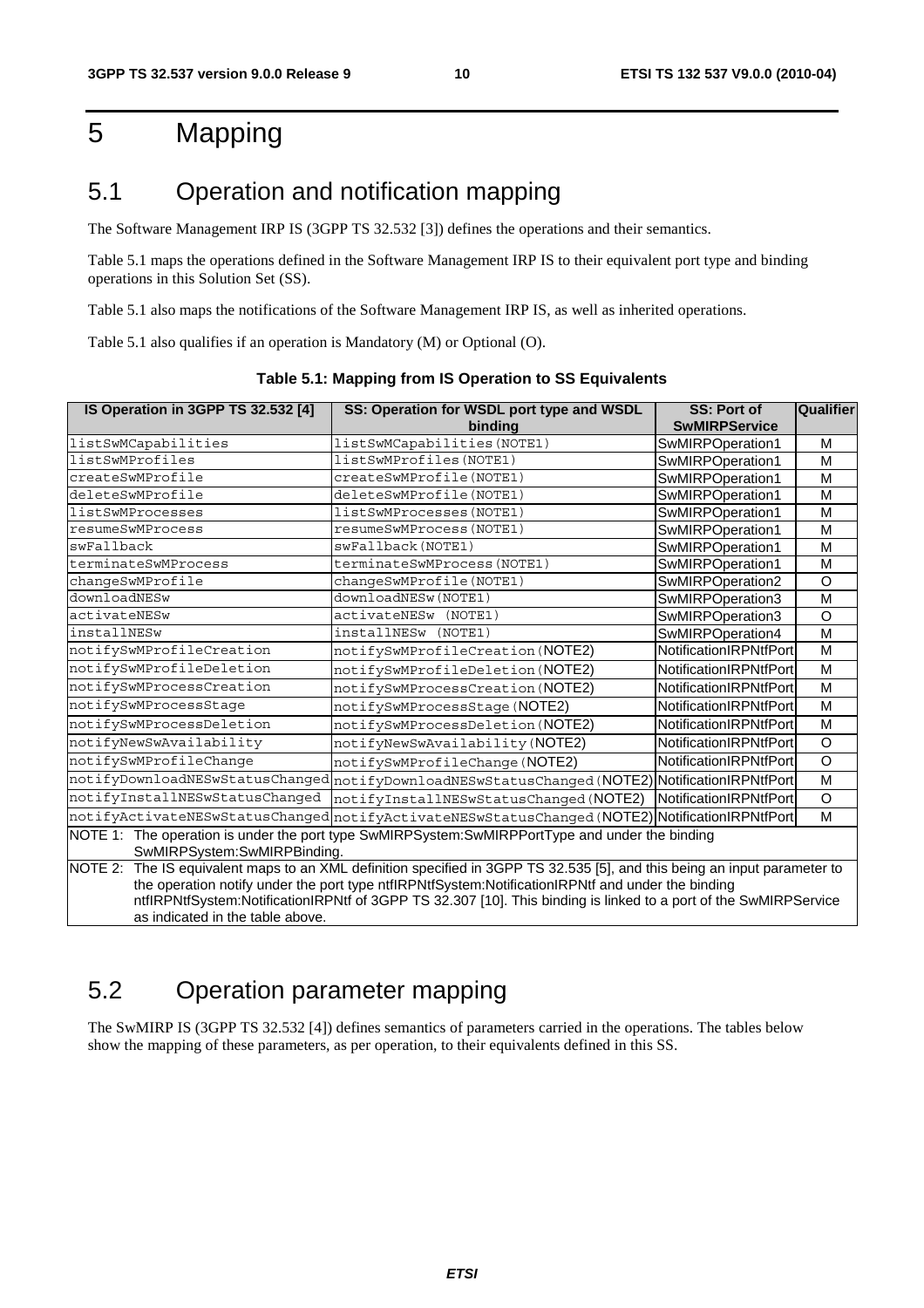### 5.2.1 Operation listSwMCapabilities

#### 5.2.1.1 Input parameters

#### **Table 5.2.1.1: Mapping from IS listSwMCapabilities input parameters to SS equivalents**

| <b>IS Operation parameter</b> | <b>SS WSDL type sub-element</b><br>used in corresponding input message<br>under corresponding port type operation<br>as indicated in Table 5.1 | <b>Qualifier</b> |
|-------------------------------|------------------------------------------------------------------------------------------------------------------------------------------------|------------------|
| nEInformation                 | nEInformation                                                                                                                                  | М                |

#### 5.2.1.2 Output parameters

#### **Table 5.2.1.2: Mapping from IS listSwMCapabilities output parameters to SS equivalents**

| <b>IS Operation parameter</b> | <b>SS WSDL type sub-element</b><br>used in corresponding input message<br>under corresponding port type operation<br>as indicated in Table 5.1 | <b>Qualifier</b> |
|-------------------------------|------------------------------------------------------------------------------------------------------------------------------------------------|------------------|
| capabilityList                | capabilityList                                                                                                                                 | М                |
| result                        | result                                                                                                                                         | M                |

#### 5.2.1.3 Fault definition

#### **Table 5.2.1.3: Mapping from IS listSwMCapabilities exceptions to SS equivalents**

| <b>Assertion name</b>             | <b>SS WSDL type sub-element</b><br>used in corresponding input message<br>under corresponding port type operation<br>as indicated in Table 5.1 | <b>Qualifier</b> |
|-----------------------------------|------------------------------------------------------------------------------------------------------------------------------------------------|------------------|
| operation failed operation failed |                                                                                                                                                | м                |

### 5.2.2 Operation listSwMProfiles

#### 5.2.2.1 Input parameters

#### **Table 5.2.2.1: Mapping from IS listSwMProfiles input parameters to SS equivalents**

| <b>IS Operation parameter</b> | <b>SS WSDL type sub-element</b><br>used in corresponding input message<br>under corresponding port type operation<br>as indicated in Table 5.1 | <b>Qualifier</b> |
|-------------------------------|------------------------------------------------------------------------------------------------------------------------------------------------|------------------|
| nEInformation                 | nEInformation                                                                                                                                  | м                |

### 5.2.2.2 Output parameters

#### **Table 5.2.1.1: Mapping from IS listSwMProfiles output parameters to SS equivalents**

| <b>IS Operation parameter</b> | <b>SS WSDL type sub-element</b><br>used in corresponding input message<br>under corresponding port type operation<br>as indicated in Table 5.1 | <b>Qualifier</b> |
|-------------------------------|------------------------------------------------------------------------------------------------------------------------------------------------|------------------|
| swMProfileList                | swMProfileList                                                                                                                                 | м                |
| result                        | result                                                                                                                                         | M                |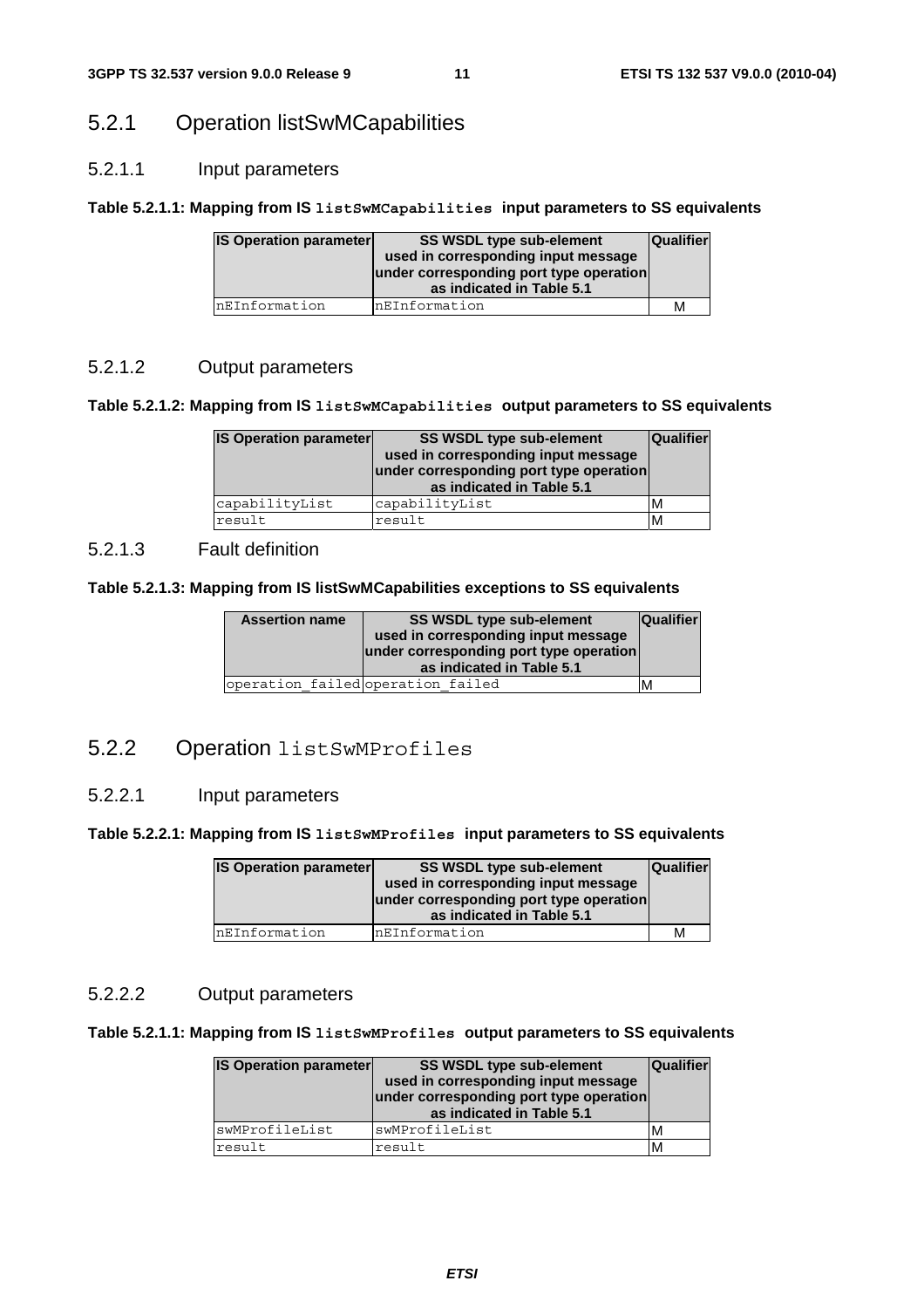# 5.2.3 Operation createSwMProfile

#### 5.2.3.1 Input parameters

#### **Table 5.2.3.1: Mapping from IS createSwMProfile input parameters to SS equivalents**

| <b>IS Operation parameter</b>    | SS WSDL type sub-element<br>used in corresponding input message<br>under corresponding port type operation<br>as indicated in Table 5.1 | Qualifier |
|----------------------------------|-----------------------------------------------------------------------------------------------------------------------------------------|-----------|
| lid                              | id                                                                                                                                      |           |
| nEInformation                    | nEInformation                                                                                                                           | ΙM        |
| swVersionToBeInstalled           | swVersionToBeInstalled                                                                                                                  | ιM        |
| stepsAndSelectedStopPointList    | stepsAndSelectedStopPointList                                                                                                           |           |
| selectedFinalAdministrativeState | selectedFinalAdministrativeState                                                                                                        |           |

#### 5.2.3.2 Output parameters

#### **Table 5.2.3.2: Mapping from IS createSwMProfile output parameters to SS equivalents**

| <b>IS Operation parameter</b> | <b>SS WSDL type sub-element</b><br>used in corresponding input message<br>under corresponding port type operation<br>as indicated in Table 5.1 | Qualifier |
|-------------------------------|------------------------------------------------------------------------------------------------------------------------------------------------|-----------|
| id                            | ıd                                                                                                                                             | IСM       |
| result                        | result                                                                                                                                         | ιM        |

# 5.2.4 Operation deleteSwMProfile

#### 5.2.4.1 Input parameters

#### **Table 5.2.4.1: Mapping from IS deleteSwMProfile input parameters to SS equivalents**

| <b>IS Operation parameter</b> | <b>SS WSDL type sub-element</b><br>used in corresponding input message<br>under corresponding port type operation<br>as indicated in Table 5.1 | Qualifier |
|-------------------------------|------------------------------------------------------------------------------------------------------------------------------------------------|-----------|
| lid                           |                                                                                                                                                | ΙM        |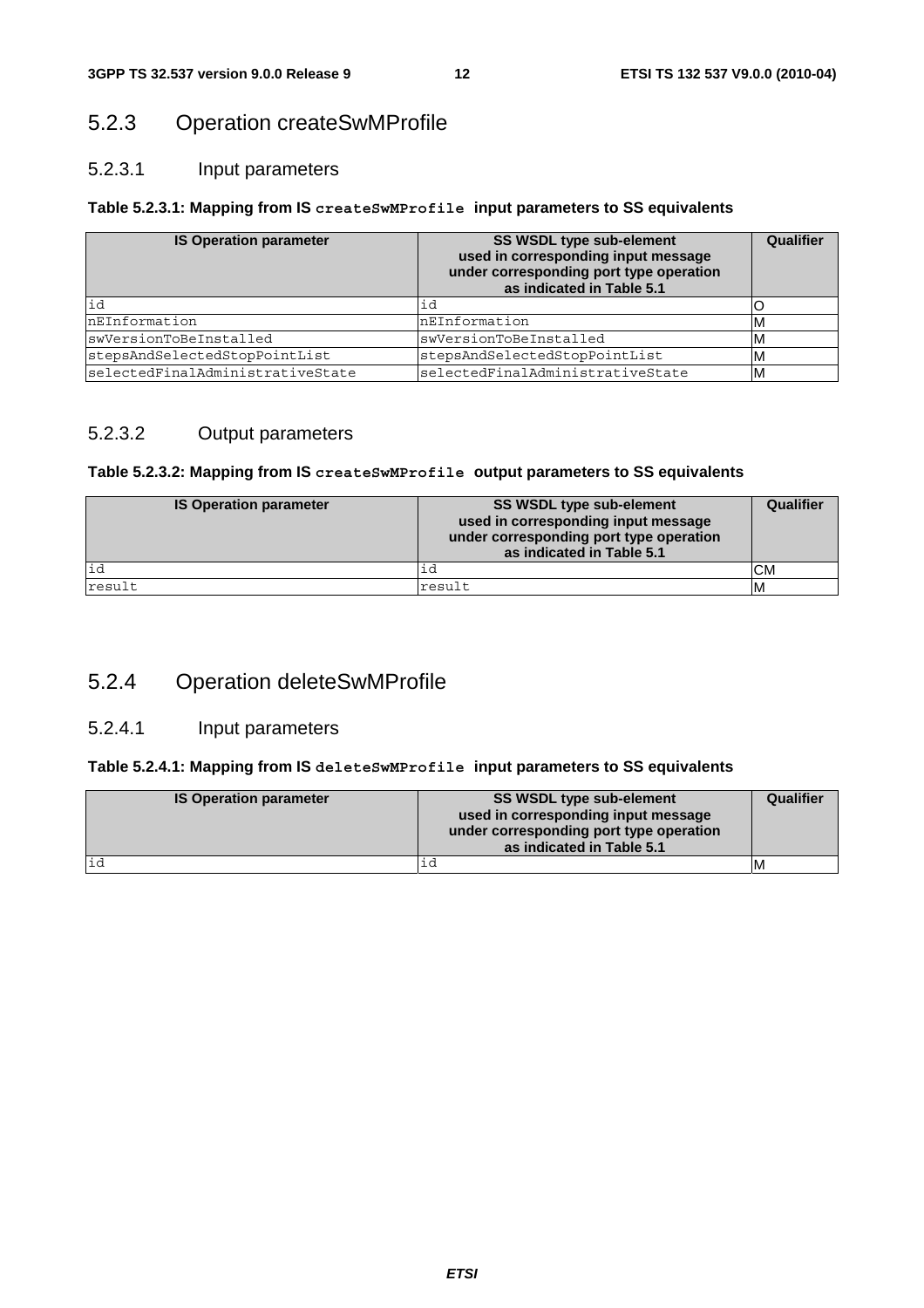#### 5.2.4.1 Output parameters

#### **Table 5.2.4.2: Mapping from IS deleteSwMProfile output parameters to SS equivalents**

| <b>IS Operation parameter</b> | SS WSDL type sub-element<br>used in corresponding input message<br>under corresponding port type operation<br>as indicated in Table 5.1 | Qualifier |
|-------------------------------|-----------------------------------------------------------------------------------------------------------------------------------------|-----------|
| result                        | result                                                                                                                                  | ΙM        |

### 5.2.5 Operation listSwMProcesses

#### 5.2.5.1 Input parameters

#### **Table 5.2.5.1: Mapping from IS listSwMProcesses input parameters to SS equivalents**

| <b>IS Operation parameter</b> | <b>SS WSDL type sub-element</b><br>used in corresponding input message<br>under corresponding port type operation<br>as indicated in Table 5.1 | Qualifier |
|-------------------------------|------------------------------------------------------------------------------------------------------------------------------------------------|-----------|
| nEIdentification              | InEIdentification                                                                                                                              |           |

#### 5.2.5.2 Output parameters

#### **Table 5.2.5.2: Mapping from IS listSwMProcesses output parameters to SS equivalents**

| <b>IS Operation parameter</b> | <b>SS WSDL type sub-element</b><br>used in corresponding input message<br>under corresponding port type operation<br>as indicated in Table 5.1 | Qualifier |
|-------------------------------|------------------------------------------------------------------------------------------------------------------------------------------------|-----------|
| swMprocessList                | swMprocessList                                                                                                                                 | ΙM        |
| result                        | result                                                                                                                                         | ΙM        |

#### 5.2.6 Operation resumeSwMProcess

#### 5.2.6.1 Input parameters

#### **Table 5.2.6.1: Mapping from IS resumeSwMProcess input parameters to SS equivalents**

| <b>IS Operation parameter</b> | SS WSDL type sub-element<br>used in corresponding input message<br>under corresponding port type operation<br>as indicated in Table 5.1 | Qualifier |
|-------------------------------|-----------------------------------------------------------------------------------------------------------------------------------------|-----------|
| lid                           |                                                                                                                                         | ıм        |
| startStepName                 | startStepName                                                                                                                           | ΙM        |

#### 5.2.6.2 Output parameters

#### **Table 5.2.6.2: Mapping from IS resumeSwMProcess output parameters to SS equivalents**

| <b>IS Operation parameter</b> | <b>SS WSDL type sub-element</b><br>used in corresponding input message<br>under corresponding port type operation<br>as indicated in Table 5.1 | Qualifier |
|-------------------------------|------------------------------------------------------------------------------------------------------------------------------------------------|-----------|
| result                        | result                                                                                                                                         | ΙM        |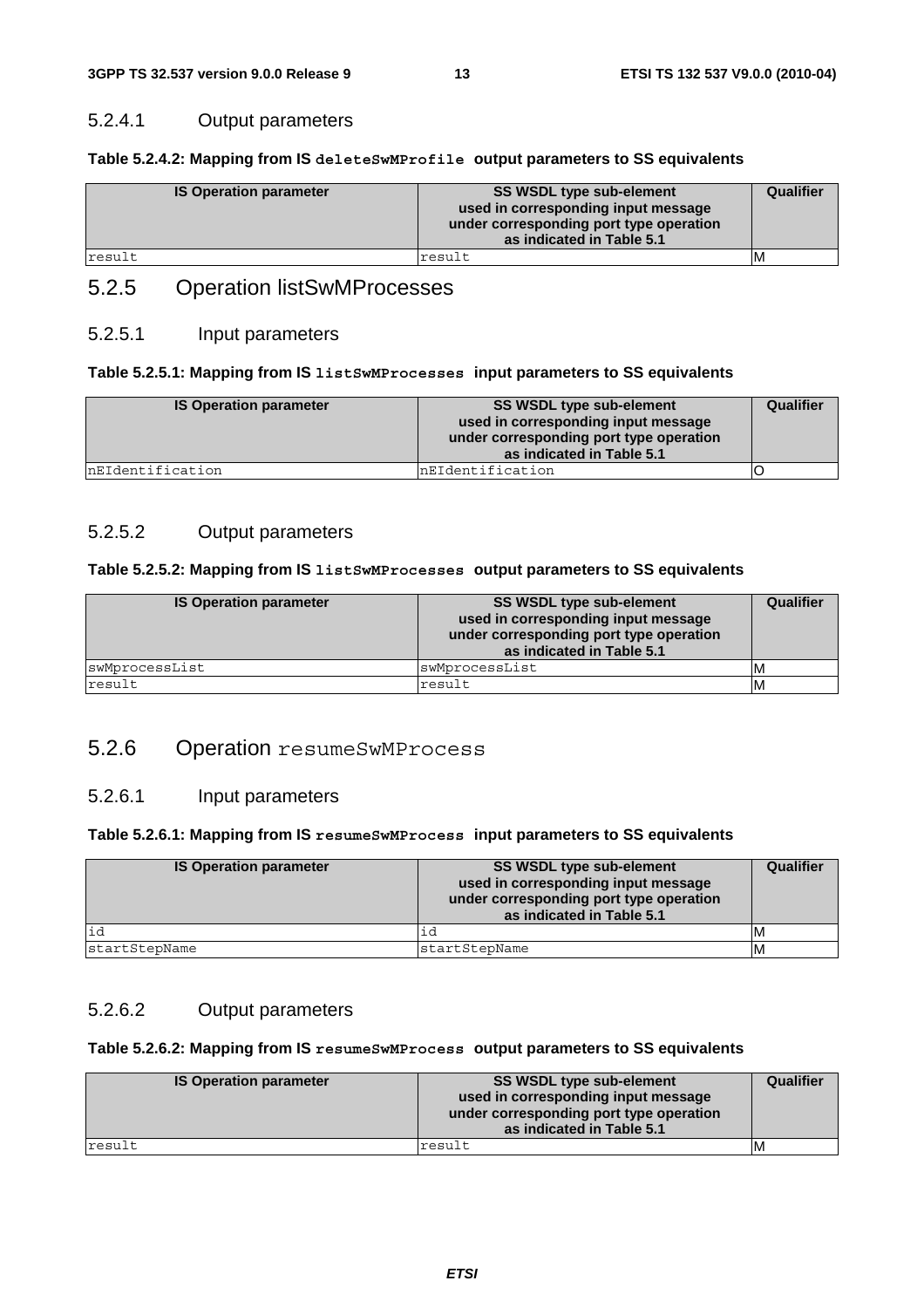### 5.2.7 Operation swFallback

#### 5.2.7.1 Input parameters

#### **Table 5.2.7.1: Mapping from IS swFallback input parameters to SS equivalents**

| <b>IS Operation parameter</b> | <b>SS WSDL type sub-element</b><br>used in corresponding input message<br>under corresponding port type operation<br>as indicated in Table 5.1 | Qualifier |
|-------------------------------|------------------------------------------------------------------------------------------------------------------------------------------------|-----------|
| filter                        | filter                                                                                                                                         | ΙM        |

#### 5.2.7.2 Output parameters

#### **Table 5.2.7.2: Mapping from IS swFallback output parameters to SS equivalents**

| <b>IS Operation parameter</b> | <b>SS WSDL type sub-element</b><br>used in corresponding input message<br>under corresponding port type operation<br>as indicated in Table 5.1 | Qualifier |
|-------------------------------|------------------------------------------------------------------------------------------------------------------------------------------------|-----------|
| nEList                        | nEList                                                                                                                                         | ıм        |
| result                        | result                                                                                                                                         | ΙM        |

# 5.2.8 Operation terminateSwMProcess

#### 5.2.8.1 Input parameters

#### **Table 5.2.8.1: Mapping from IS terminateSwMProcess input parameters to SS equivalents**

| <b>IS Operation parameter</b> | <b>SS WSDL type sub-element</b><br>used in corresponding input message<br>under corresponding port type operation<br>as indicated in Table 5.1 | Qualifier |
|-------------------------------|------------------------------------------------------------------------------------------------------------------------------------------------|-----------|
| lid                           |                                                                                                                                                | ΙM        |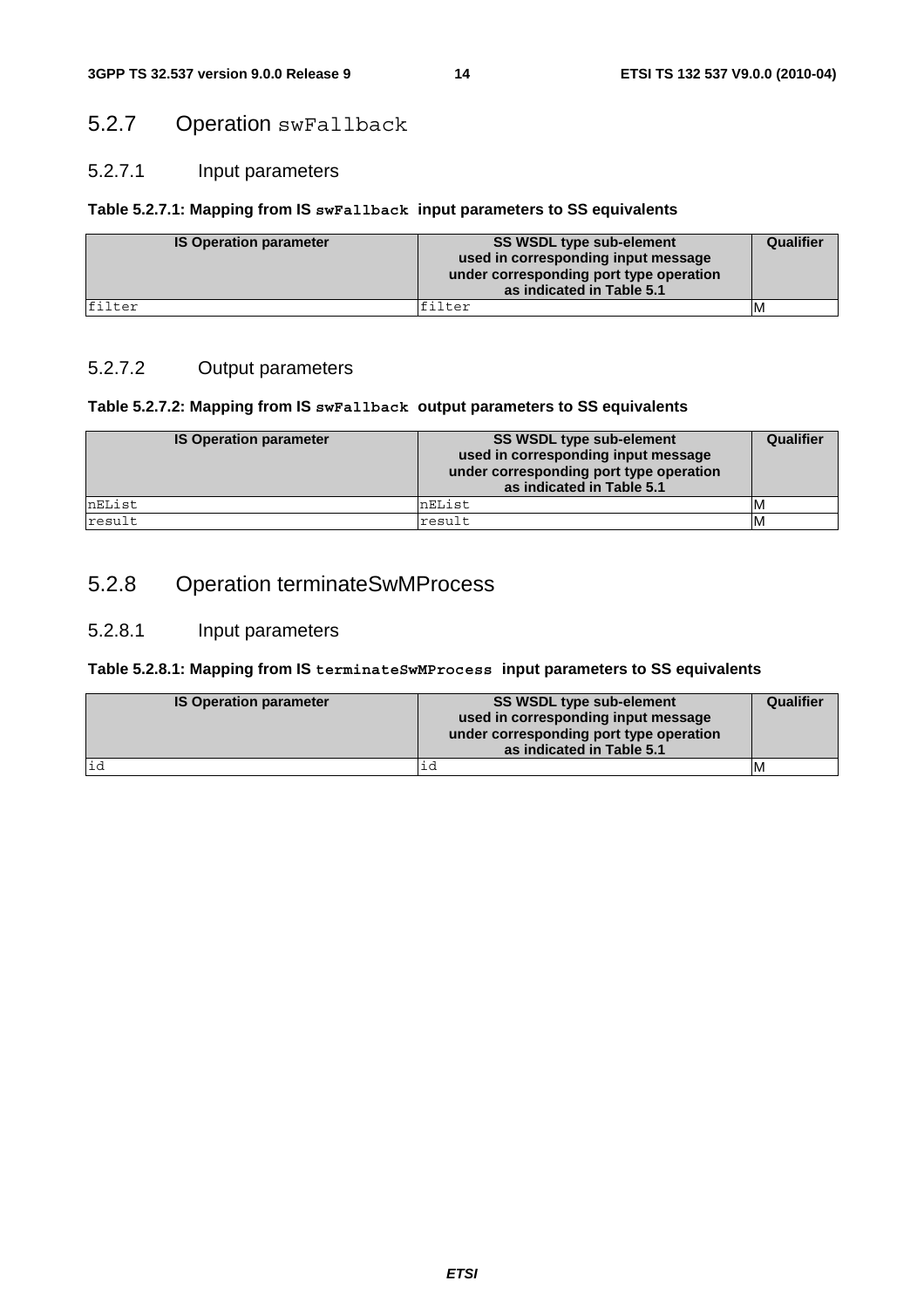#### 5.2.8.2 Output parameters

| Table 5.2.8.2: Mapping from IS terminateSwMProcess output parameters to SS equivalents |  |
|----------------------------------------------------------------------------------------|--|
|----------------------------------------------------------------------------------------|--|

| <b>IS Operation parameter</b> | <b>SS WSDL type sub-element</b><br>used in corresponding input message<br>under corresponding port type operation<br>as indicated in Table 5.1 | Qualifier |
|-------------------------------|------------------------------------------------------------------------------------------------------------------------------------------------|-----------|
| result                        | result                                                                                                                                         | ΙM        |

# 5.2.9 Operation changeSwMProfile

#### 5.2.9.1 Input parameters

#### **Table 5.2.9.1: Mapping from IS changeSwMProfile input parameters to SS equivalents**

| <b>IS Operation parameter</b> | <b>SS WSDL type sub-element</b><br>used in corresponding input message<br>under corresponding port type operation<br>as indicated in Table 5.1 | <b>Qualifier</b> |
|-------------------------------|------------------------------------------------------------------------------------------------------------------------------------------------|------------------|
| id                            | id                                                                                                                                             | ıм               |
| nEInformation                 | nEInformation                                                                                                                                  | ΙM               |
| swVersionToBeInstalled        | swVersionToBeInstalled                                                                                                                         | ΙM               |
| stepsAndSelectedStopPointList | stepsAndSelectedStopPointList                                                                                                                  | ΙM               |
|                               | selectedFinalAdministrativeStatesselectedFinalAdministrativeState M                                                                            |                  |

#### 5.2.9.2 Output parameters

#### **Table 5.2.9.2: Mapping from IS changeSwMProfile input parameters to SS equivalents**

| <b>IS Operation parameter</b> | SS WSDL type sub-element<br>used in corresponding input message<br>under corresponding port type operation<br>as indicated in Table 5.1 | <b>Qualifier</b> |
|-------------------------------|-----------------------------------------------------------------------------------------------------------------------------------------|------------------|
| result                        | result                                                                                                                                  | M                |
| versionNumber                 | versionNumber                                                                                                                           | M                |
|                               | conflictingProfileIdconflictingProfileId                                                                                                |                  |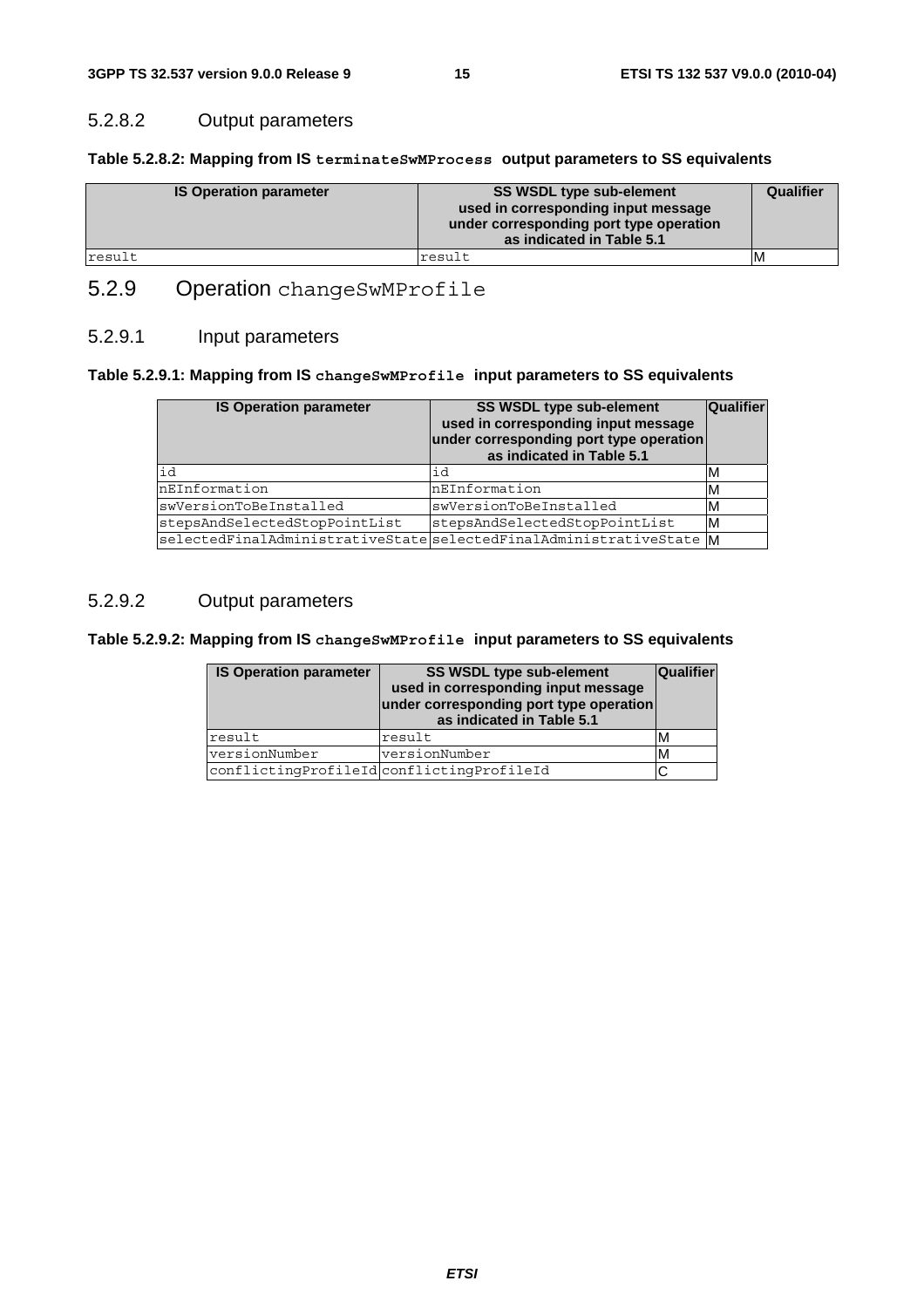### 5.2.10 Operation downloadNESw

### 5.2.10.1 Input parameters

#### **Table 5.2.10.1: Mapping from IS downloadNESw input parameters to SS equivalents**

| <b>IS Operation parameter</b> | SS WSDL type sub-element<br>used in corresponding input<br>message<br>under corresponding port type<br>operation<br>as indicated in Table 5.1 | Qualifier |
|-------------------------------|-----------------------------------------------------------------------------------------------------------------------------------------------|-----------|
| swToBeDownloaded              | swToBeDownloaded                                                                                                                              | м         |
| neIdentifier                  | neIdentifier                                                                                                                                  | м         |

#### 5.2.10.2 Output parameters

#### **Table 5.2.10.2: Mapping from IS downloadNESw output parameters to SS equivalents**

| <b>IS Operation parameter</b> | <b>SS WSDL type sub-element</b><br>used in corresponding input<br>message<br>under corresponding port type<br>operation<br>as indicated in Table 5.1 | Qualifier |
|-------------------------------|------------------------------------------------------------------------------------------------------------------------------------------------------|-----------|
| downloadProcessId             | downloadProcessId                                                                                                                                    | м         |
| result                        | result                                                                                                                                               | М         |
| reason                        | reason                                                                                                                                               |           |

#### 5.2.10.3 Fault definition

#### **Table 5.2.10.3: Mapping from IS downloadNESw exceptions to SS equivalents**

| <b>Assertion name</b> | <b>SS WSDL type sub-element</b><br>used in corresponding input message<br>under corresponding port type operation<br>as indicated in Table 5.1 | <b>Qualifier</b> |
|-----------------------|------------------------------------------------------------------------------------------------------------------------------------------------|------------------|
| operationFailed       | operationFailed                                                                                                                                | м                |
|                       | resourceLimitation resourceLimitation                                                                                                          | M                |

# 5.2.11 Operation activateNESw

#### 5.2.11.1 Input parameters

#### **Table 5.2.11.1: Mapping from IS activateNESw input parameters to SS equivalents**

| <b>IS Operation parameter</b> | <b>SS WSDL type sub-element</b><br>used in corresponding input<br>message<br>under corresponding port type<br>operation<br>as indicated in Table 5.1 | Qualifier |
|-------------------------------|------------------------------------------------------------------------------------------------------------------------------------------------------|-----------|
| swVersionToBeActivated        | swVersionToBeActivated                                                                                                                               | М         |
| neIdentifier                  | neIdentifier                                                                                                                                         |           |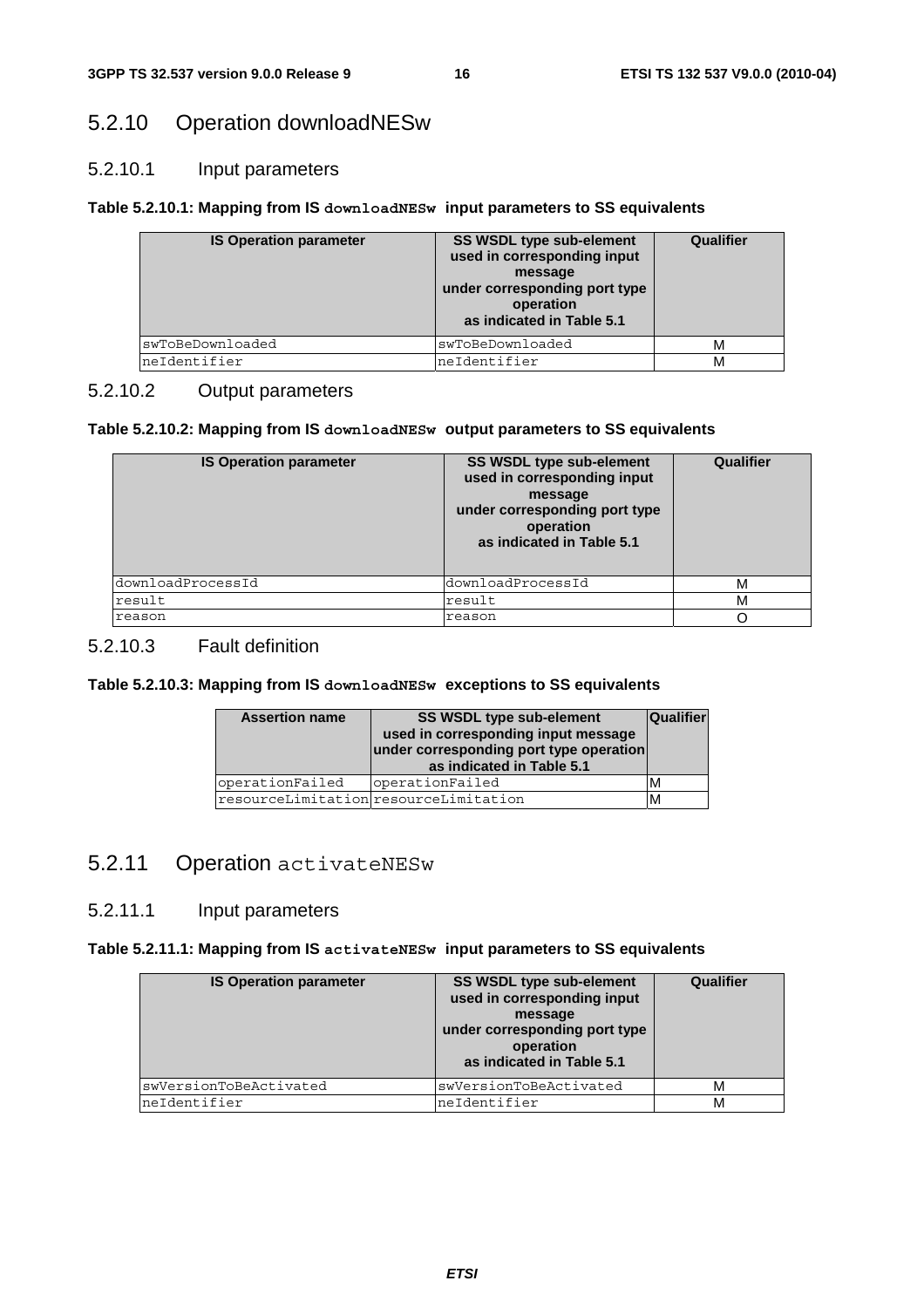#### 5.2.11.2 Output parameters

| <b>IS Operation parameter</b> | <b>SS WSDL type sub-element</b><br>used in corresponding input<br>message<br>under corresponding port type<br>operation<br>as indicated in Table 5.1 | Qualifier |
|-------------------------------|------------------------------------------------------------------------------------------------------------------------------------------------------|-----------|
| activateProcessId             | activateProcessId                                                                                                                                    | м         |
| result                        | result                                                                                                                                               | M         |
| reason                        | reason                                                                                                                                               | ∩         |

#### **Table 5.2.11.2: Mapping from IS activateNESw output parameters to SS equivalents**

#### 5.2.11.3 Fault definition

#### **Table 5.2.11.3: Mapping from IS activateNESw exceptions to SS equivalents**

| <b>Assertion name</b> | SS WSDL type sub-element<br>used in corresponding input message<br>under corresponding port type operation<br>as indicated in Table 5.1 | <b>Qualifier</b> |
|-----------------------|-----------------------------------------------------------------------------------------------------------------------------------------|------------------|
| operationFailed       | operationFailed                                                                                                                         |                  |
|                       | resourceLimitation resourceLimitation                                                                                                   |                  |

### 5.2.12 Operation installNESw

#### 5.2.12.1 Input parameters

#### **Table 5.2.12.1: Mapping from IS installNESw input parameters to SS equivalents**

| <b>IS Operation parameter</b> | <b>SS WSDL type sub-element</b><br>used in corresponding input<br>message<br>under corresponding port type<br>operation<br>as indicated in Table 5.1 | Qualifier |
|-------------------------------|------------------------------------------------------------------------------------------------------------------------------------------------------|-----------|
| swTobeInstalled               | swTobeInstalled                                                                                                                                      | М         |
| neIdentifier                  | IneIdentifier                                                                                                                                        | М         |

#### 5.2.12.2 Output parameters

#### **Table 5.2.12.2: Mapping from IS installNESw output parameters to SS equivalents**

| <b>IS Operation parameter</b> | <b>SS WSDL type sub-element</b><br>used in corresponding input<br>message<br>under corresponding port type<br>operation<br>as indicated in Table 5.1 | Qualifier |
|-------------------------------|------------------------------------------------------------------------------------------------------------------------------------------------------|-----------|
| installProcessId              | installProcessId                                                                                                                                     | М         |
| result                        | result                                                                                                                                               | М         |
| reason                        | reason                                                                                                                                               |           |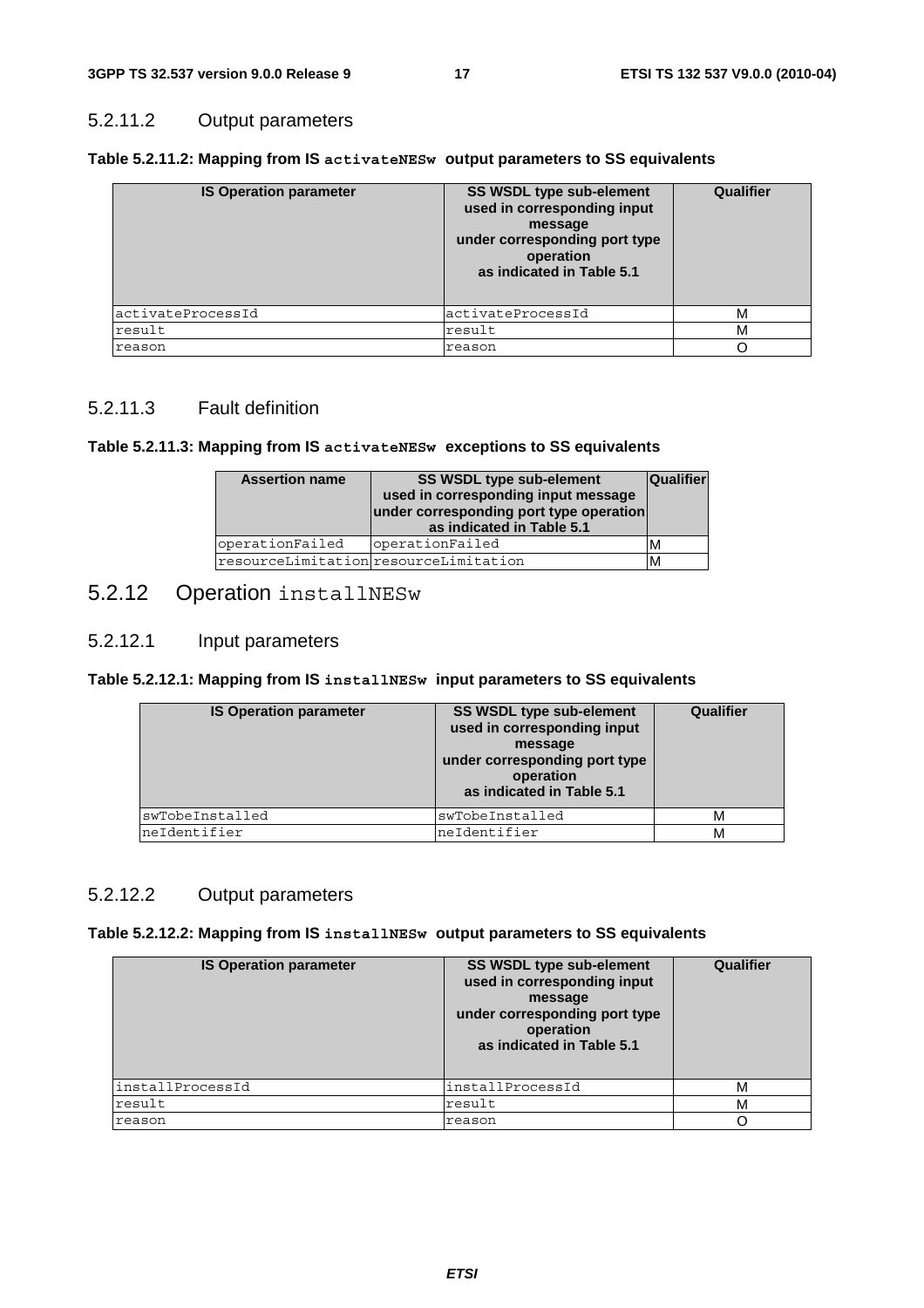### 5.2.12.3 Fault definition

#### **Table 5.2.12.3: Mapping from IS installNESw exceptions to SS equivalents**

| <b>Assertion name</b> | <b>SS WSDL type sub-element</b><br>used in corresponding input message<br>under corresponding port type operation<br>as indicated in Table 5.1 | <b>Qualifier</b> |
|-----------------------|------------------------------------------------------------------------------------------------------------------------------------------------|------------------|
| operationFailed       | operationFailed                                                                                                                                | м                |
|                       | resourceLimitation resourceLimitation                                                                                                          | M                |
| swNotAvailable        | swNotAvailable                                                                                                                                 | M                |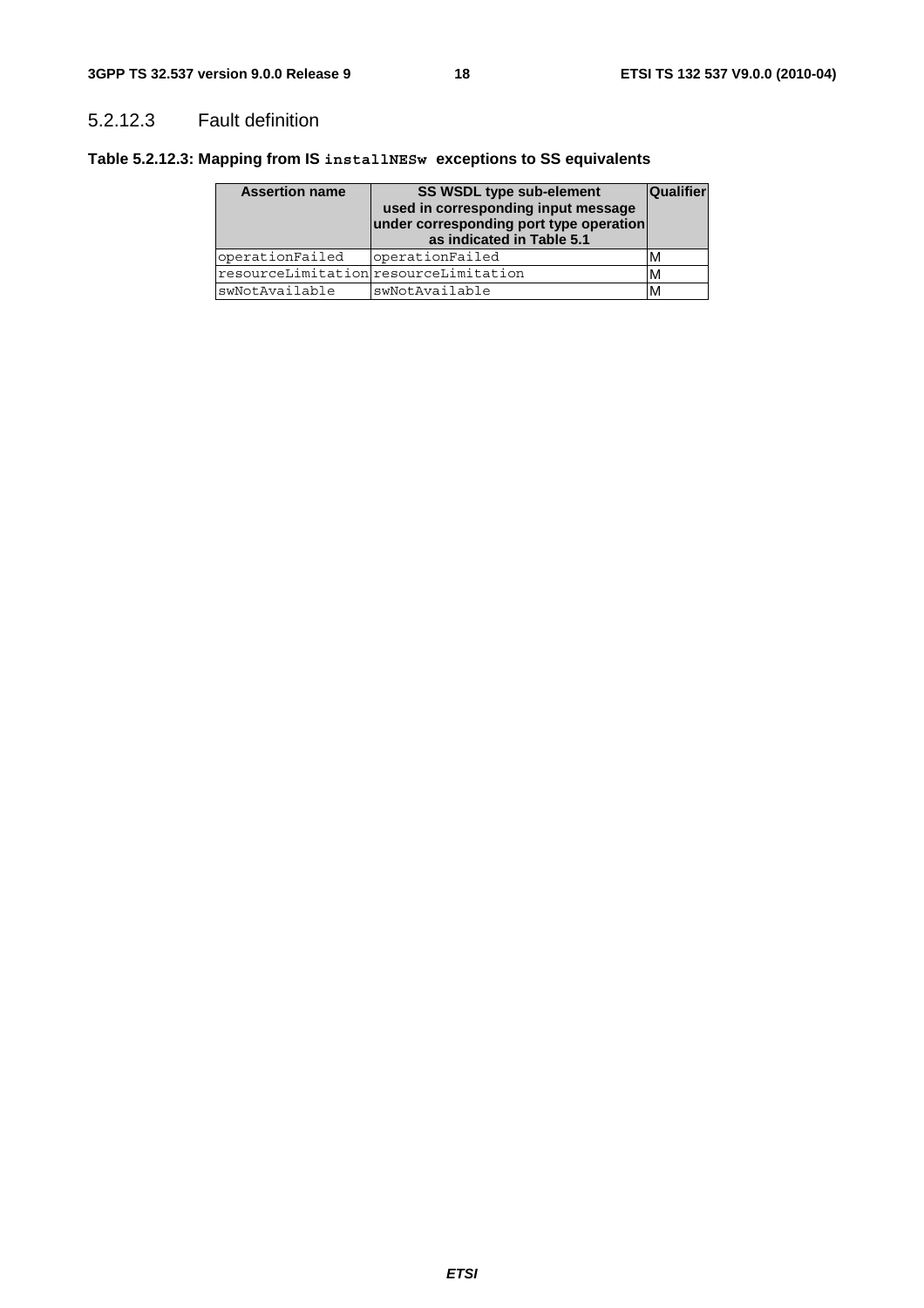**3GPP TS 32.537 version 9.0.0 Release 9 19 ETSI TS 132 537 V9.0.0 (2010-04)**

# Annex A (normative): WSDL specifications

<?xml version="1.0" encoding="UTF-8"?>

```
<!-- edited with XMLSpy v2008 rel. 2 sp1 (http://www.altova.com) by g1li (EMBRACE) --> 
\leq ! --
```
 3GPP TS 32.537 Software Management IRP SOAP Solution Set  $- - \sim$ 

<definitions xmlns="http://schemas.xmlsoap.org/wsdl/"

```
xmlns:soap="http://schemas.xmlsoap.org/wsdl/soap/" 
xmlns:swMIRPSystem="http://www.3gpp.org/ftp/Specs/archive/32_series/32.537#SWMIRPSystem" 
xmlns:swMIRPData="http://www.3gpp.org/ftp/Specs/archive/32_series/32.537#SWMIRPData" 
xmlns:xswmi="http://www.3gpp.org/ftp/specs/archive/32_series/32.535#SwMIRPIOCs" 
xmlns:xn="http://www.3gpp.org/ftp/specs/archive/32_series/32.625#genericNrm" 
xmlns:genericIRPSystem="http://www.3gpp.org/ftp/Specs/archive/32_series/32.317/schema/323
17-810/GenericIRPSystem" 
xmlns:ntfIRPNtfSystem="http://www.3gpp.org/ftp/Specs/archive/32_series/32.307/schema/3230
7-810/notification/NotificationIRPNtfSystem" xmlns:ns="http://www.w3.org/2001/XMLSchema" 
targetNamespace="http://www.3gpp.org/ftp/Specs/archive/32_series/32.537#SWMIRPSystem"> 
   <import 
namespace="http://www.3gpp.org/ftp/Specs/archive/32_series/32.307/schema/32307-
810/notification/NotificationIRPNtfSystem" 
location="http://www.3gpp.org/ftp/Specs/archive/32_series/32.307/schema/32307-810-
wsdl.zip"/> 
   <import 
namespace="http://www.3gpp.org/ftp/Specs/archive/32_series/32.317/schema/32317-
810/GenericIRPSystem" 
location="http://www.3gpp.org/ftp/Specs/archive/32_series/32.317/schema/32317-810-
wsdl.zip"/> 
   <types> 
      <schema xmlns="http://www.w3.org/2001/XMLSchema" 
xmlns:xswmi="http://www.3gpp.org/ftp/specs/archive/32_series/32.535#swManagementIRPIOCs" 
targetNamespace="http://www.3gpp.org/ftp/Specs/archive/32_series/32.537#SWMIRPData"> 
         <import 
namespace="http://www.3gpp.org/ftp/specs/archive/32_series/32.535#swManagementIRPIOCs"/> 
         <import 
namespace="http://www.3gpp.org/ftp/specs/archive/32_series/32.625#genericNrm"/> 
         <!-- The following types are defined for the SW IRP operations --> 
         <complexType name="capability"> 
            <sequence> 
             <element name="Id" type="xswmi:Id"/>
              <element name="NEInformation" type="xswmi:NEInformation"/> 
              <element name="StepsAndOfferedStopPointList" 
type="xswmi:StepsAndOfferedStopPointList"/> 
              <element name="OfferedFinalAdministrativeStateInformation" 
type="xswmi:OfferedFinalAdministrativeStateInformation"/> 
            </sequence> 
         </complexType> 
         <complexType name="capabilityList"> 
            <sequence> 
              <element name="capability" type="swMIRPData:capability" 
maxOccurs="unbounded"/> 
            </sequence> 
         </complexType> 
         <complexType name="swMProfile"> 
            <sequence> 
              <element name="Id" type="xswmi:Id"/> 
              <element name="VersionNumber" type="xswmi:VersionNumber"/> 
              <element name="NEInformation" type="xswmi:NEInformation"/> 
              <element name="StepsAndSelectedStopPointList" 
type="xswmi:StepsAndSelectedStopPointList"/> 
               <element name="FinalAdministrativeStateValue" 
type="xswmi:FinalAdministrativeStateValue"/> 
              <element name="swVersionToBeInstalled" type="xswmi:VersionNumber" 
minOccurs="0"/> 
            </sequence>
```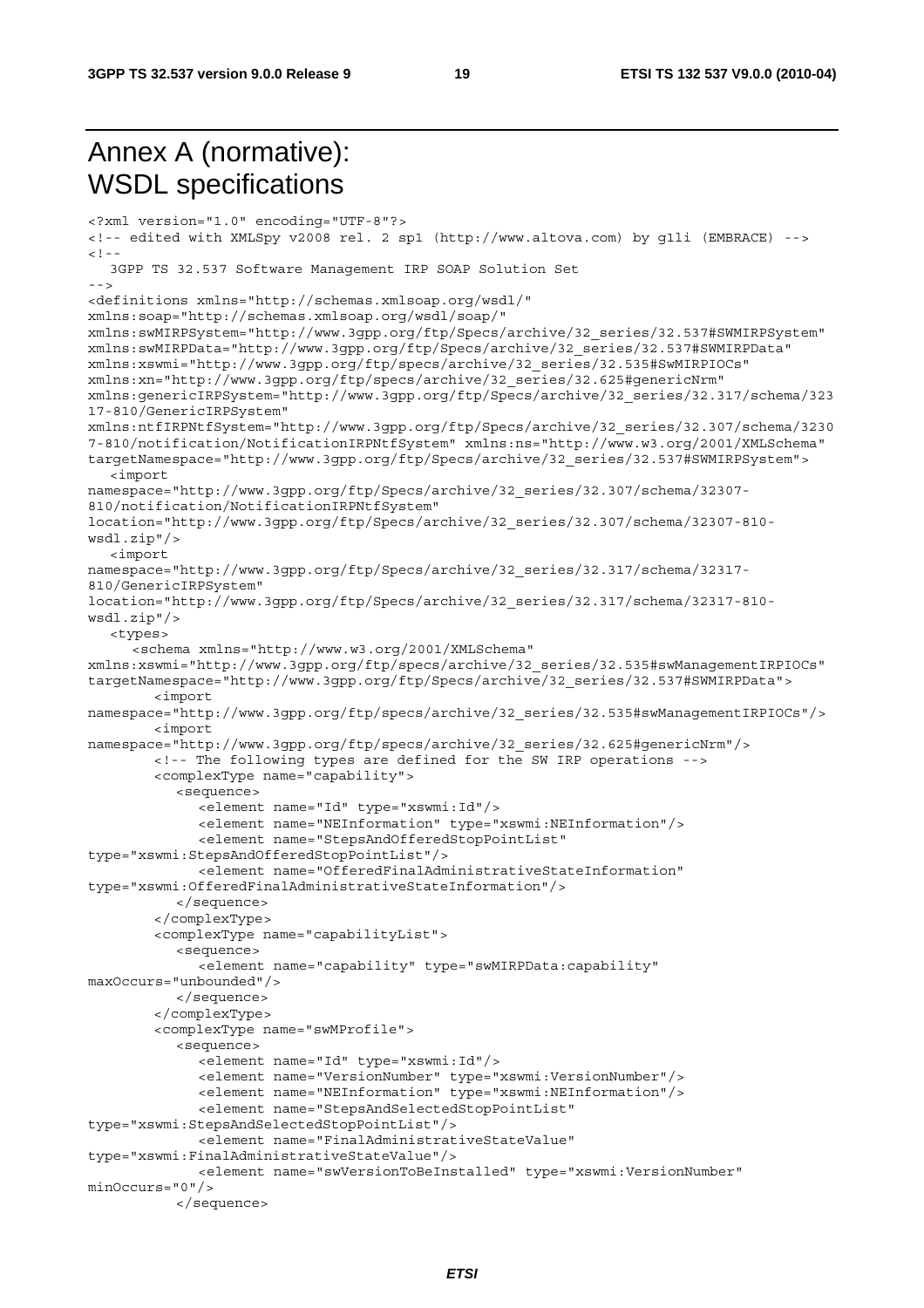```
 </complexType> 
         <complexType name="swMProfileList"> 
            <sequence> 
               <element name="swMProfile" type="swMIRPData:swMProfile" 
maxOccurs="unbounded"/> 
            </sequence> 
         </complexType> 
         <complexType name="swMprocess"> 
            <sequence> 
               <element name="Id" type="xswmi:Id"/> 
               <element name="NEInformation" type="xswmi:NEInformation"/> 
               <element name="ProfileId" type="xswmi:ProfileId"/> 
               <element name="StepInfoList" type="xswmi:StepInfoList"/> 
            </sequence> 
         </complexType> 
         <complexType name="swMprocessList"> 
            <sequence> 
               <element name="swMprocess" type="swMIRPData:swMprocess" 
maxOccurs="unbounded"/> 
            </sequence> 
         </complexType> 
         <complexType name="startStepName"> 
            <sequence> 
               <element name="startStepName" type="xswmi:NameOfStep"/> 
            </sequence> 
         </complexType> 
         <complexType name="nEList"> 
            <sequence> 
               <element name="nEIdentification" type="xswmi:Id"/> 
               <element name="swFallbackStatus"> 
                  <simpleType> 
                     <restriction base="string"> 
                       <enumeration value="fallbackSuccessful"/> 
                        <enumeration value="fallbackUnsuccessful"/> 
                     </restriction> 
                  </simpleType> 
               </element> 
               <element name="VersionNumber" type="xswmi:VersionNumber"/> 
            </sequence> 
         </complexType> 
         <complexType name="StepsAndSelectedStopPointListEntry"> 
            <sequence> 
               <element name="nameOfStep" type="xswmi:NameOfStep"/> 
               <element name="sequenceNumberInProcess" 
type="xswmi:SequenceNumberInProcess"/> 
               <element name="stopPointSetIndication" type="xswmi:StopPointSetIndication"/> 
            </sequence> 
         </complexType> 
         <complexType name="StepsAndSelectedStopPointList"> 
            <sequence> 
               <element name="stepsAndSelectedStopPointListEntry" 
type="swMIRPData:StepsAndSelectedStopPointListEntry" maxOccurs="unbounded"/> 
            </sequence> 
         </complexType> 
         <complexType name="SelectedFinalAdministrativeState"> 
            <sequence> 
               <element name="SelectedFinalAdministrativeState" 
type="xswmi:FinalAdministrativeStateValue" maxOccurs="3"/> 
            </sequence> 
         </complexType> 
         <simpleType name="swLocation"> 
            <restriction base="string"/> 
         </simpleType> 
         <simpleType name="swFileSize"> 
            <restriction base="unsignedLong"/> 
         </simpleType> 
         <simpleType name="swFileCompression"> 
            <restriction base="string"/> 
         </simpleType> 
         <simpleType name="swFileFormat">
```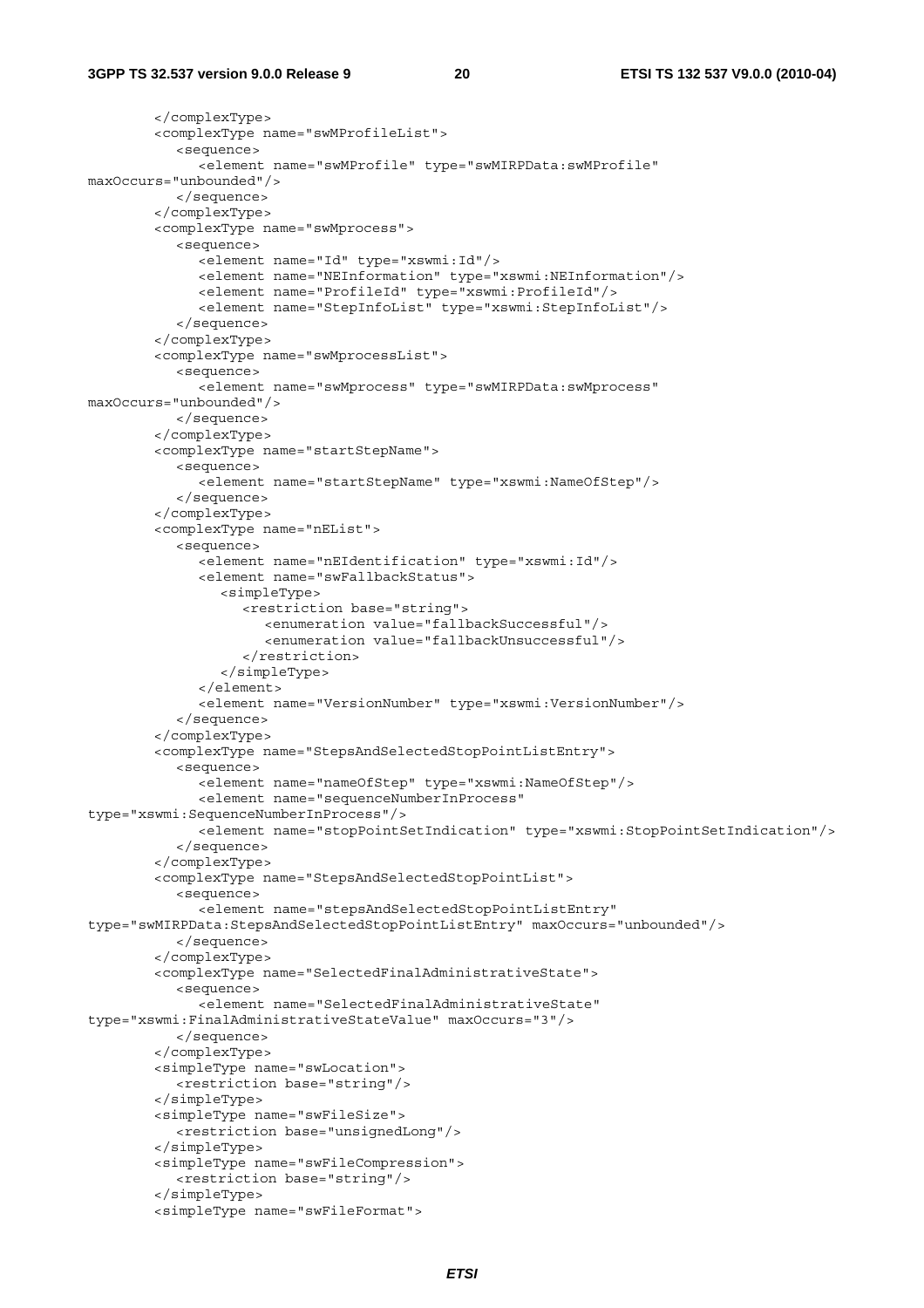```
 <restriction base="string"/> 
 </simpleType> 
 <simpleType name="swVersion"> 
   <restriction base="string"/> 
 </simpleType> 
 <complexType name="swToBeDownloaded"> 
   <sequence> 
      <element name="swLocation" type="swMIRPData:swLocation"/> 
      <element name="swFileSize" type="swMIRPData:swFileSize"/> 
      <element name="swFileCompression" type="swMIRPData:swFileCompression"/> 
      <element name="swFileFormat" type="swMIRPData:swFileFormat"/> 
   </sequence> 
 </complexType> 
 <complexType name="swVersionToBeActivated"> 
   <sequence> 
      <element name="swVersion" type="swMIRPData:swVersion"/> 
   </sequence> 
 </complexType> 
 <complexType name="swTobeInstalled"> 
   <sequence> 
      <element name="swLocation" type="swMIRPData:swLocation"/> 
   </sequence> 
 </complexType> 
 <!--listSwMCapabilities Request--> 
 <element name="listSwMCapabilitiesRequest"> 
   <complexType> 
      <sequence> 
         <element name="nEInformation" type="xswmi:NEInformation"/> 
      </sequence> 
   </complexType> 
 </element> 
 <!--listSwMCapabilities Response --> 
 <element name="listSwMCapabilitiesResponse"> 
   <complexType> 
      <sequence> 
         <element name="result"> 
            <simpleType> 
               <restriction base="string"> 
                  <enumeration value="success"/> 
                  <enumeration value="failure"/> 
                  <enumeration value="stepNameNotMatch"/> 
                  <enumeration value="nEInformationIntersection"/> 
               </restriction> 
            </simpleType> 
         </element> 
         <element name="capabilityList" type="swMIRPData:capabilityList"/> 
      </sequence> 
   </complexType> 
 </element> 
 <!--listSwMCapabilities Fault --> 
 <element name="listSwMCapabilitiesFault"> 
   <simpleType> 
      <restriction base="string"> 
         <enumeration value="operationfailed"/> 
      </restriction> 
   </simpleType> 
 </element> 
 <!--listSwMProfiles Request --> 
 <element name="listSwMProfilesRequest"> 
   <complexType> 
      <sequence> 
         <element name="nEInformation" type="xswmi:NEInformation"/> 
      </sequence> 
   </complexType> 
 </element> 
 <!--listSwMProfiles Response --> 
 <element name="listSwMProfilesResponse"> 
   <complexType> 
      <sequence> 
         <element name="swMProfileList" type="swMIRPData:swMProfileList"/>
```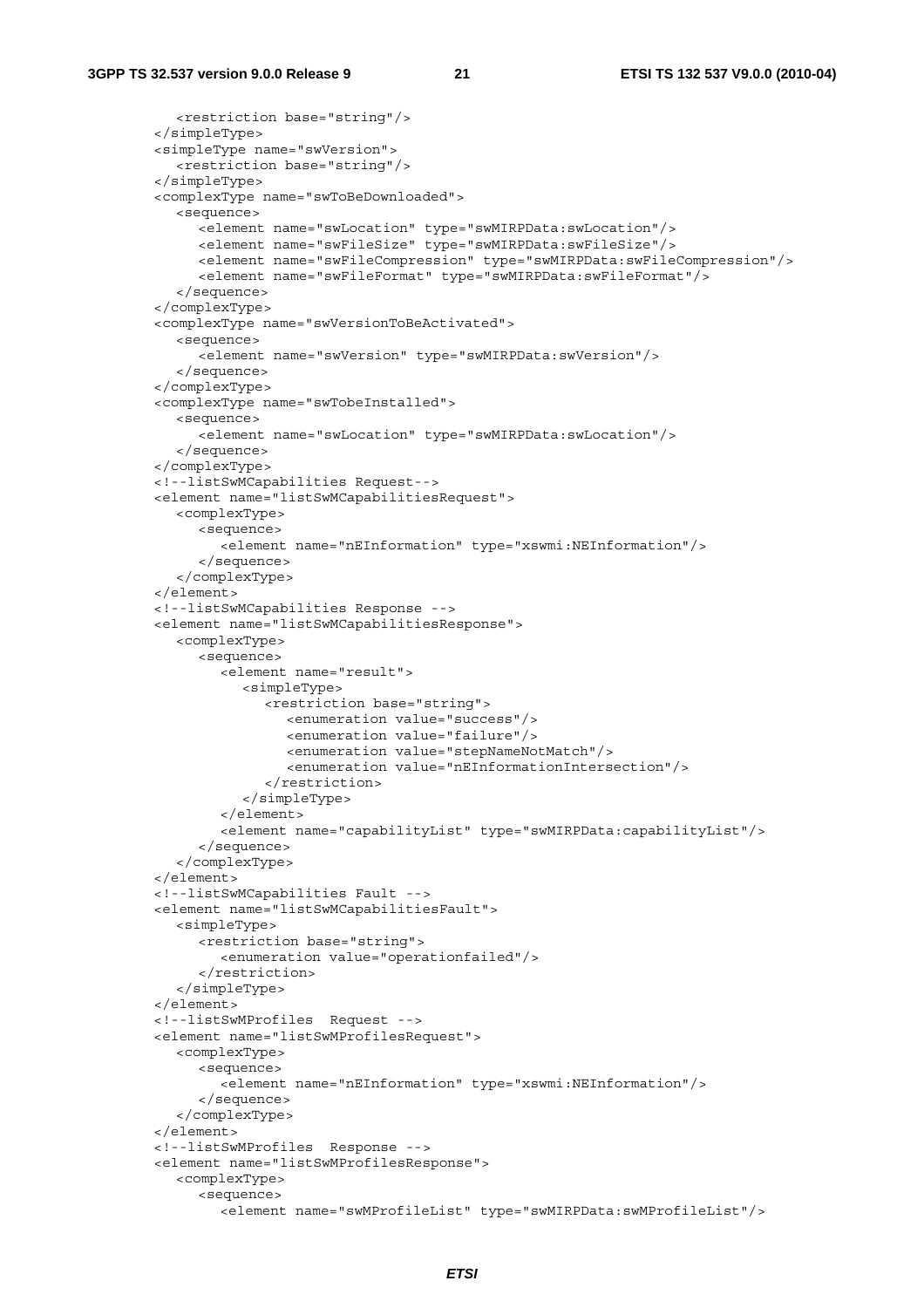```
 <element name="result"> 
                     <simpleType> 
                        <restriction base="string"> 
                           <enumeration value="success"/> 
                          <enumeration value="failure"/> 
                          <enumeration value="stepNameNotMatch"/> 
                          <enumeration value="nEInformationIntersection"/> 
                        </restriction> 
                     </simpleType> 
                  </element> 
               </sequence> 
            </complexType> 
         </element> 
         <!--createSwMProfile Request --> 
         <element name="createSwMProfileRequest"> 
            <complexType> 
               <sequence> 
                  <element name="id" type="xswmi:Id" minOccurs="0"/> 
                  <element name="nEInformation" type="xswmi:NEInformation"/> 
                  <element name="swVersionToBeInstalled" type="swMIRPData:swVersion"/> 
                  <element name="stepsAndSelectedStopPointList" 
type="swMIRPData:StepsAndSelectedStopPointList"/> 
                 <element name="selectedFinalAdministrativeState" 
type="swMIRPData:SelectedFinalAdministrativeState"/> 
               </sequence> 
            </complexType> 
         </element> 
         <!--createSwMProfile Response --> 
         <element name="createSwMProfileResponse"> 
            <complexType> 
               <sequence> 
                  <element name="id" type="xswmi:Id" minOccurs="0"/> 
                  <element name="result"> 
                     <simpleType> 
                        <restriction base="string"> 
                          <enumeration value="Success"/> 
                           <enumeration value="Failure"/> 
                          <enumeration value="nEInformationIntersection"/> 
                          <enumeration value="notAllowedBecauseOfOngoingSwmActivity"/> 
                        </restriction> 
                     </simpleType> 
                  </element> 
               </sequence> 
            </complexType> 
         </element> 
         <!--deleteSwMProfile Request --> 
         <element name="deleteSwMProfileRequest"> 
            <complexType> 
               <sequence> 
                 <element name="id" type="xswmi:Id"/>
               </sequence> 
            </complexType> 
         </element> 
         <!--deleteSwMProfile Response --> 
         <element name="deleteSwMProfileResponse"> 
            <complexType> 
               <sequence> 
                  <element name="result"> 
                     <simpleType> 
                        <restriction base="string"> 
                          <enumeration value="success"/> 
                          <enumeration value="failure"/> 
                          <enumeration value="stepNameNotMatch"/> 
                           <enumeration value="nEInformationIntersection"/> 
                        </restriction> 
                     </simpleType> 
                  </element> 
               </sequence> 
            </complexType> 
         </element>
```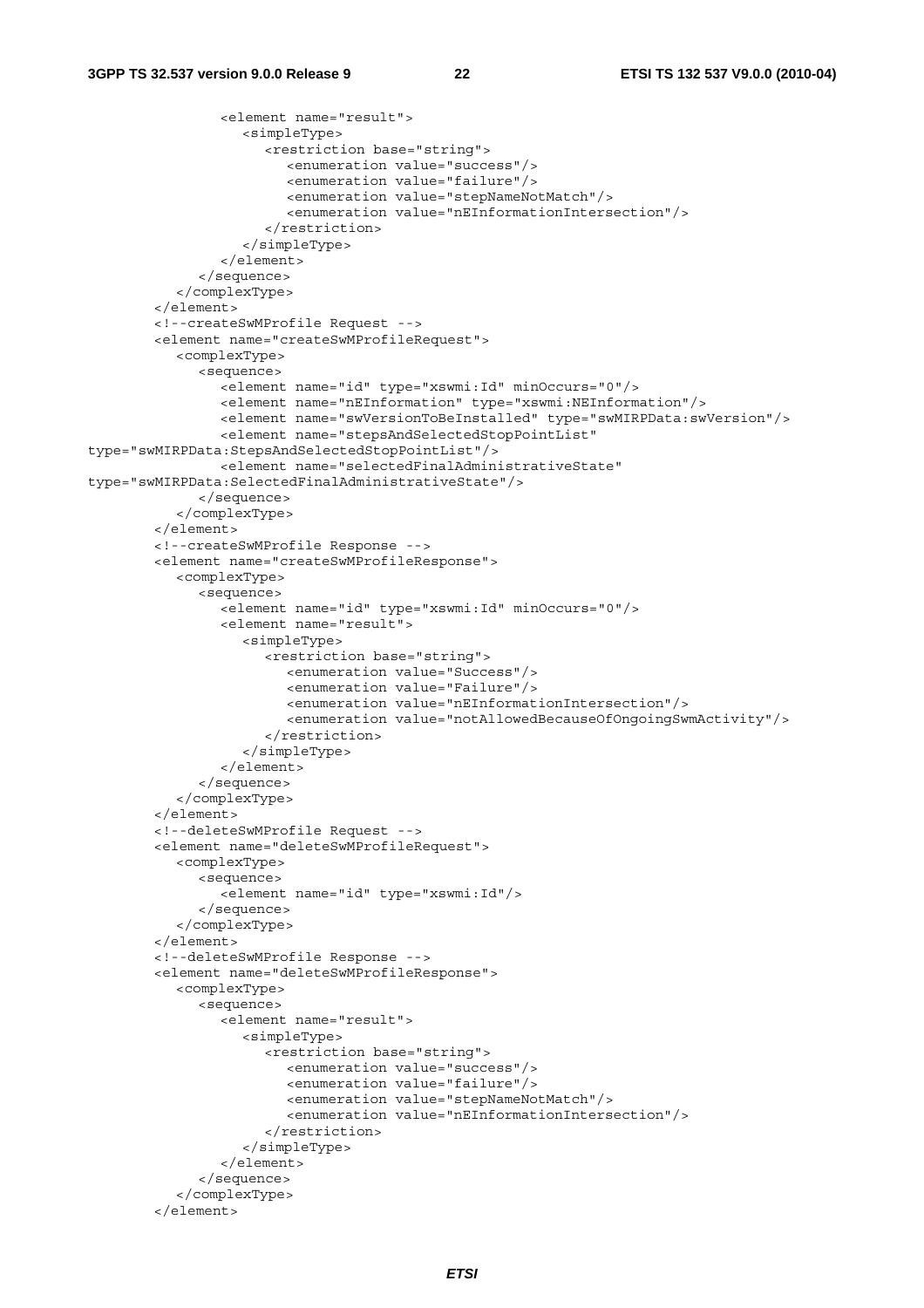```
 <!--listSwMProcesses Request --> 
 <element name="listSwMProcessesRequest"> 
   <complexType> 
      <sequence> 
         <element name="nEIdentification" type="xswmi:Id" minOccurs="0"/> 
      </sequence> 
   </complexType> 
 </element> 
 <!--listSwMProcesses Response --> 
 <element name="listSwMProcessesResponse"> 
   <complexType> 
      <sequence> 
         <element name="swMprocessList" type="swMIRPData:swMprocessList"/> 
         <element name="result"> 
            <simpleType> 
               <restriction base="string"> 
                  <enumeration value="success"/> 
                  <enumeration value="failure"/> 
                  <enumeration value="stepNameNotMatch"/> 
                  <enumeration value="nEInformationIntersection"/> 
               </restriction> 
            </simpleType> 
         </element> 
      </sequence> 
   </complexType> 
 </element> 
 <!--resumeSwMProcess Request --> 
 <element name="resumeSwMProcessRequest"> 
   <complexType> 
      <sequence> 
         <element name="id" type="xswmi:Id"/> 
         <element name="startStepName" type="swMIRPData:startStepName"/> 
      </sequence> 
   </complexType> 
 </element> 
 <!--resumeSwMProcess Response --> 
 <element name="resumeSwMProcessResponse"> 
   <complexType> 
      <sequence> 
         <element name="result"> 
            <simpleType> 
               <restriction base="string"> 
                  <enumeration value="success"/> 
                  <enumeration value="failure"/> 
                  <enumeration value="stepNameNotMatch"/> 
                  <enumeration value="nEInformationIntersection"/> 
               </restriction> 
            </simpleType> 
         </element> 
      </sequence> 
   </complexType> 
 </element> 
 <!--swFallback Request --> 
 <element name="swFallbackRequest"> 
   <complexType> 
      <sequence> 
         <element name="filter" type="string"/> 
      </sequence> 
   </complexType> 
\epsilon/element>
 <!--swFallback Response --> 
 <element name="swFallbackResponse"> 
   <complexType> 
      <sequence> 
         <element name="nEList" type="swMIRPData:nEList"/> 
         <element name="result"> 
            <simpleType> 
               <restriction base="string"> 
                  <enumeration value="Success"/> 
                  <enumeration value="Partly successful"/>
```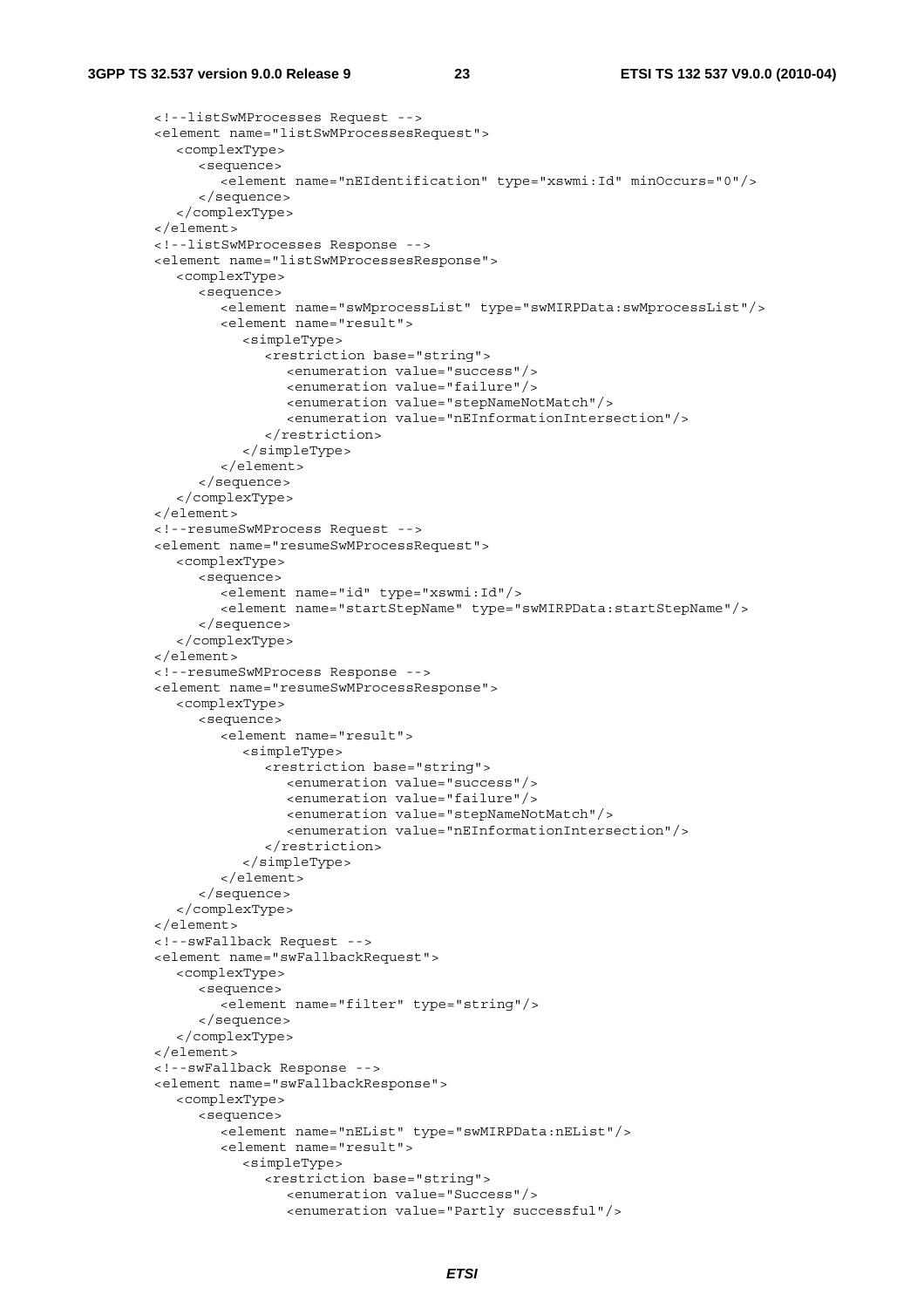```
 <enumeration value="Failure"/> 
                        </restriction> 
                     </simpleType> 
                  </element> 
               </sequence> 
            </complexType> 
         </element> 
         <!--terminateSwMProcess Request --> 
         <element name="terminateSwMProcessRequest"> 
            <complexType> 
               <sequence> 
                  <element name="id" type="xswmi:Id"/> 
               </sequence> 
            </complexType> 
         </element> 
         <!--terminateSwMProcess Response --> 
         <element name="terminateSwMProcessResponse"> 
            <complexType> 
               <sequence> 
                  <element name="result"> 
                     <simpleType> 
                        <restriction base="string"> 
                          <enumeration value="success"/> 
                          <enumeration value="failure"/> 
                          <enumeration value="stepNameNotMatch"/> 
                           <enumeration value="nEInformationIntersection"/> 
                        </restriction> 
                     </simpleType> 
                  </element> 
               </sequence> 
            </complexType> 
         </element> 
         <!--changeSwMProfile Request --> 
         <element name="changeSwMProfileRequest"> 
            <complexType> 
               <sequence> 
                  <element name="id" type="xswmi:Id"/> 
                  <element name="nEInformation" type="xswmi:NEInformation"/> 
                  <element name="swVersionTobeInstalled" 
type="swMIRPData:swTobeInstalled"/> 
                  <element name="stepsAndSelectedStopPointList" 
type="swMIRPData:StepsAndSelectedStopPointList"/> 
                  <element name="selectedFinalAdministrativeState" 
type="swMIRPData:SelectedFinalAdministrativeState"/> 
               </sequence> 
            </complexType> 
         </element> 
         <!--changeSwMProfile Response --> 
         <element name="changeSwMProfileResponse"> 
            <complexType> 
               <sequence> 
                  <element name="result"> 
                     <simpleType> 
                        <restriction base="string"> 
                          <enumeration value="Success"/> 
                          <enumeration value="Failure"/> 
                          <enumeration value="nEInformationIntersection"/> 
                          <enumeration value="notAllowedBecauseOfOngoingSwmActivity"/> 
                        </restriction> 
                     </simpleType> 
                  </element> 
                  <element name="versionNumber" type="xswmi:VersionNumber"/> 
                  <element name="conflictingProfileId" minOccurs="0"> 
                     <simpleType> 
                        <restriction base="string"> 
                          <enumeration value="swMprofileId"/> 
                          <enumeration value="swMprofileAId"/> 
                          <enumeration value="swMprofileBId"/> 
                           <enumeration value="empty"/> 
                        </restriction>
```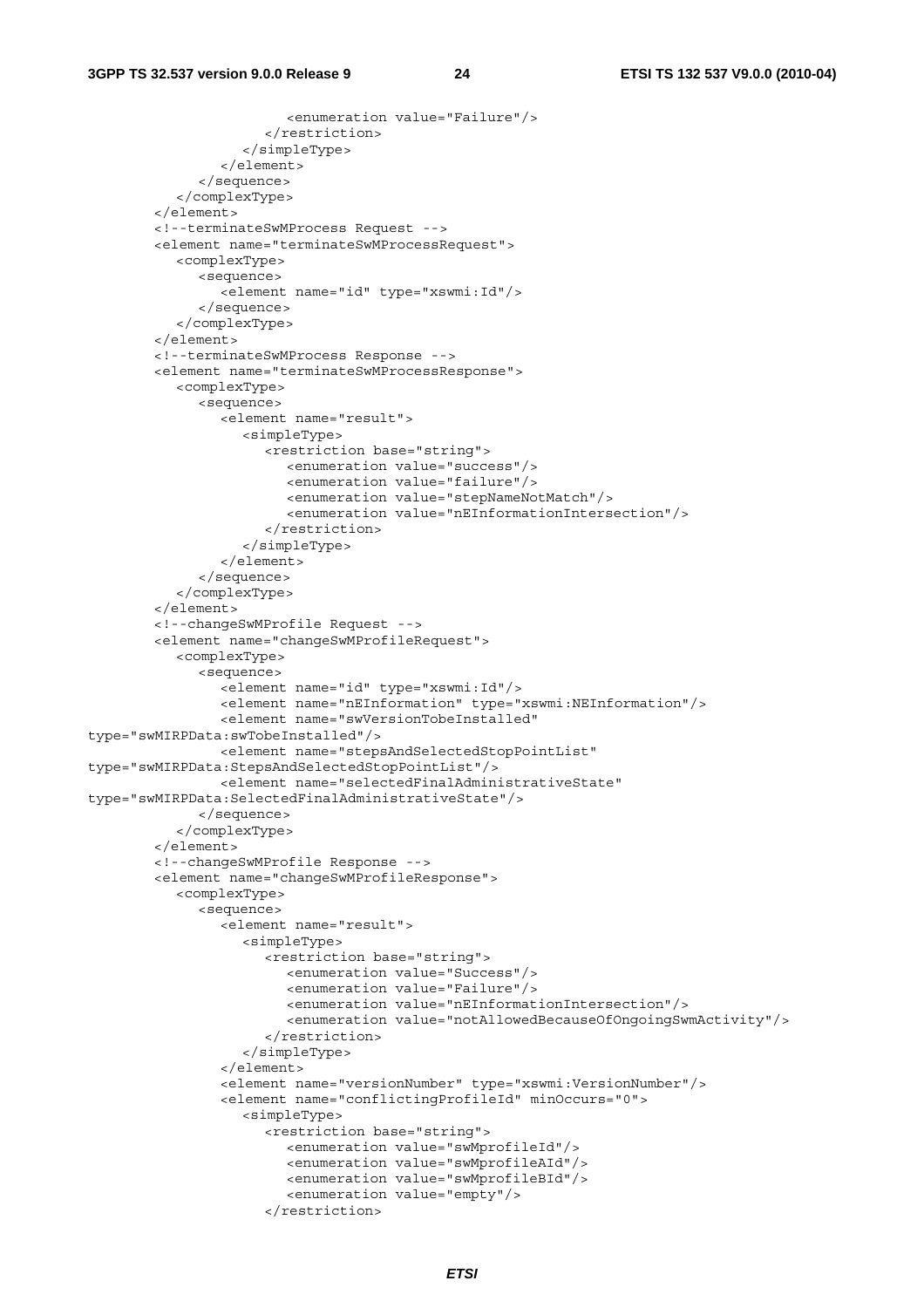</simpleType>

```
 </element> 
      </sequence> 
   </complexType> 
 </element> 
 <!--downloadNESw Request --> 
 <element name="downloadNESwRequest"> 
   <complexType> 
      <sequence> 
         <element name="swToBeDownloaded" type="swMIRPData:swToBeDownloaded"/> 
         <element name="neIdentifier" type="xswmi:Id"/> 
      </sequence> 
   </complexType> 
 </element> 
 <!--downloadNESw Response --> 
 <element name="downloadNESwResponse"> 
   <complexType> 
      <sequence> 
         <element name="downloadProcessId" type="integer"/> 
         <element name="result"> 
            <simpleType> 
               <restriction base="string"> 
                  <enumeration value="requestAccepted"/> 
                  <enumeration value="requestFailed"/> 
                  <enumeration value="notAllowedBecauseOfOngoingSwmActivity"/> 
               </restriction> 
            </simpleType> 
         </element> 
         <element name="reason" minOccurs="0"> 
            <simpleType> 
               <restriction base="string"/> 
            </simpleType> 
         </element> 
      </sequence> 
   </complexType> 
 </element> 
 <!--downloadNESw Fault --> 
 <element name="downloadNESwFault"> 
   <simpleType> 
      <restriction base="string"> 
         <enumeration value="operationFailed"/> 
         <enumeration value="resourceLimitation"/> 
      </restriction> 
   </simpleType> 
 </element> 
 <!--installNESw Request --> 
 <element name="installNESwRequest"> 
   <complexType> 
      <sequence> 
         <element name="swTobeInstalled" type="swMIRPData:swTobeInstalled"/> 
         <element name="neIdentifier" type="xswmi:Id"/> 
      </sequence> 
   </complexType> 
 </element> 
 <!--installNESw Response --> 
 <element name="installNESwResponse"> 
   <complexType> 
      <sequence> 
         <element name="installProcessId" type="integer"/> 
         <element name="result"> 
            <simpleType> 
               <restriction base="string"> 
                  <enumeration value="requestAccepted"/> 
                  <enumeration value="requestFailed"/> 
                  <enumeration value="notAllowedBecauseOfOngoingSwmActivity"/> 
               </restriction> 
            </simpleType> 
         </element> 
         <element name="reason" minOccurs="0"> 
            <simpleType>
```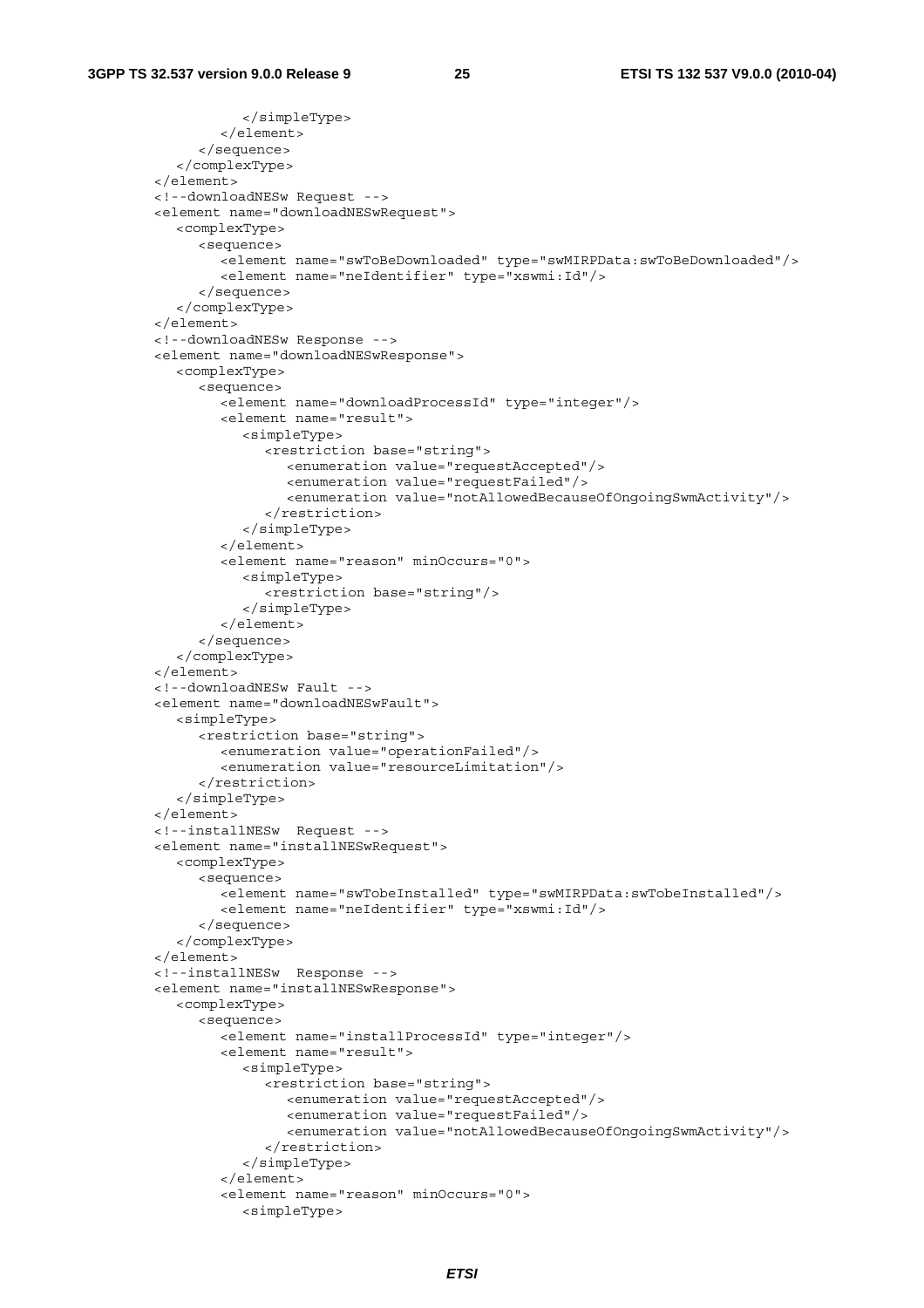```
 <restriction base="string"/> 
                     </simpleType> 
                  </element> 
               </sequence> 
            </complexType> 
         </element> 
         <!--installNESw Fault --> 
         <element name="installNESwFault"> 
            <simpleType> 
               <restriction base="string"> 
                  <enumeration value="operationFailed"/> 
                  <enumeration value="resourceLimitation"/> 
                  <enumeration value="swNotAvailable"/> 
               </restriction> 
            </simpleType> 
         </element> 
         <!--activateNESw Request --> 
         <element name="activateNESwRequest"> 
            <complexType> 
               <sequence> 
                  <element name="swVersionToBeActivated" 
type="swMIRPData:swVersionToBeActivated"/> 
                  <element name="neIdentifier" type="xswmi:Id"/> 
               </sequence> 
            </complexType> 
         </element> 
         <!--activateNESw Response --> 
         <element name="activateNESwResponse"> 
            <complexType> 
               <sequence> 
                  <element name="activateProcessId" type="integer"/> 
                  <element name="result"> 
                     <simpleType> 
                        <restriction base="string"> 
                           <enumeration value="requestAccepted"/> 
                           <enumeration value="requestFailed"/> 
                           <enumeration value="notAllowedBecauseOfOngoingSwmActivity"/> 
                        </restriction> 
                     </simpleType> 
                  </element> 
                  <element name="reason" minOccurs="0"> 
                     <simpleType> 
                        <restriction base="string"/> 
                     </simpleType> 
                  </element> 
               </sequence> 
            </complexType> 
        \epsilon/element>
         <!--activateNESw Fault --> 
         <element name="activateNESwFault"> 
            <simpleType> 
               <restriction base="string"> 
                  <enumeration value="operationFailed"/> 
                  <enumeration value="resourceLimitation"/> 
               </restriction> 
            </simpleType> 
         </element> 
      </schema> 
   </types> 
   <message name="listSwMCapabilitiesRequest"> 
      <part name="parameter" element="swMIRPData:listSwMCapabilitiesRequest"/> 
   </message> 
   <message name="listSwMCapabilitiesResponse"> 
      <part name="parameter" element="swMIRPData:listSwMCapabilitiesResponse"/> 
   </message> 
   <message name="listSwMCapabilitiesFault"> 
      <part name="parameter" element="swMIRPData:listSwMCapabilitiesFault"/> 
   </message> 
   <message name="listSwMProfilesRequest"> 
      <part name="parameter" element="swMIRPData:listSwMProfilesRequest"/>
```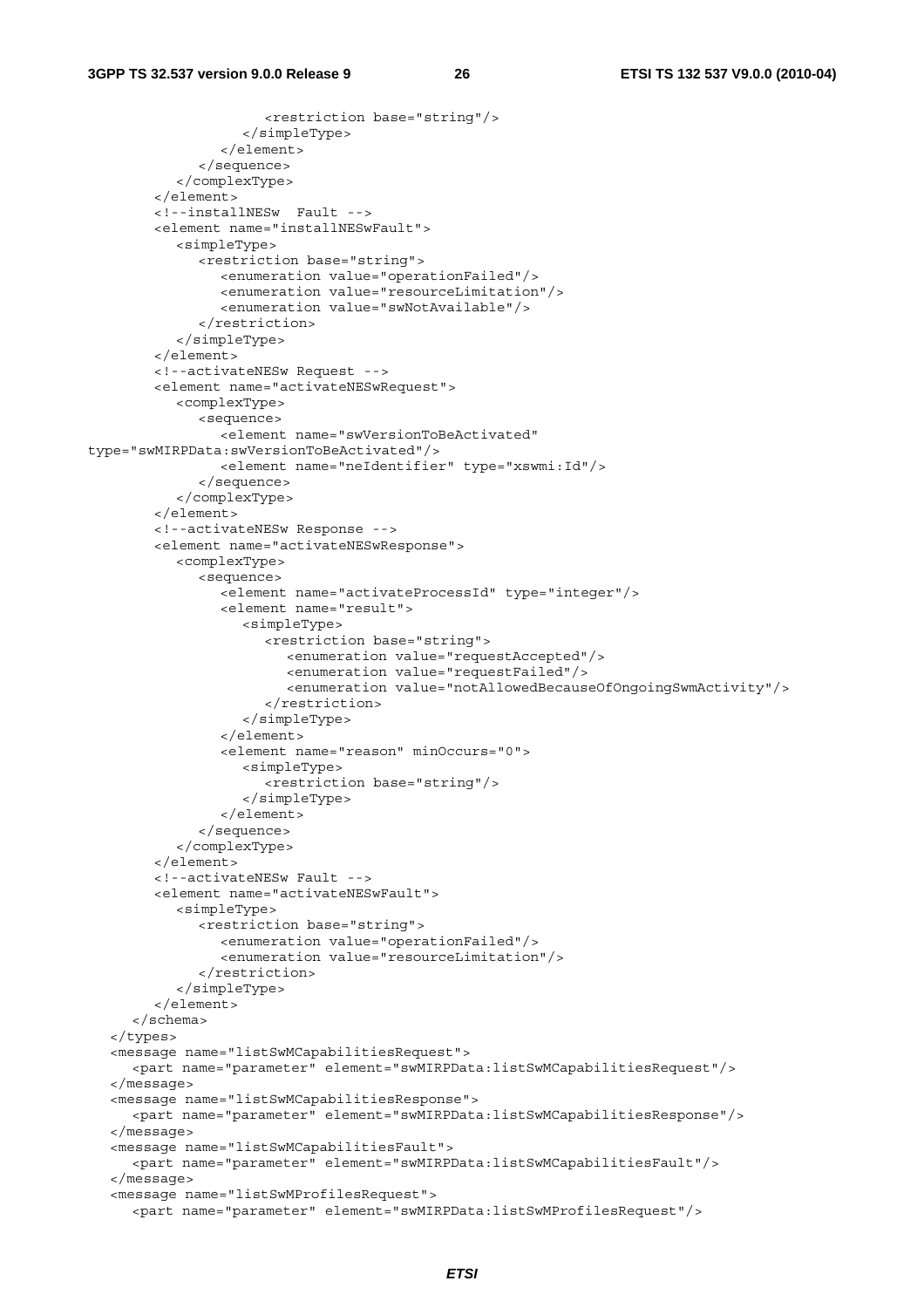</message> <message name="listSwMProfilesResponse"> <part name="parameter" element="swMIRPData:listSwMProfilesResponse"/> </message> <message name="createSwMProfileRequest"> <part name="parameter" element="swMIRPData:createSwMProfileRequest"/> </message> <message name="createSwMProfileResponse"> <part name="parameter" element="swMIRPData:createSwMProfileResponse"/> </message> <message name="deleteSwMProfileRequest"> <part name="parameter" element="swMIRPData:deleteSwMProfileRequest"/> </message> <message name="deleteSwMProfileResponse"> <part name="parameter" element="swMIRPData:deleteSwMProfileResponse"/> </message> <message name="listSwMProcessesRequest"> <part name="parameter" element="swMIRPData:listSwMProcessesRequest"/> </message> <message name="listSwMProcessesResponse"> <part name="parameter" element="swMIRPData:listSwMProcessesResponse"/> </message> <message name="resumeSwMProcessRequest"> <part name="parameter" element="swMIRPData:resumeSwMProcessRequest"/> </message> <message name="resumeSwMProcessResponse"> <part name="parameter" element="swMIRPData:resumeSwMProcessResponse"/> </message> <message name="swFallbackRequest"> <part name="parameter" element="swMIRPData:swFallbackRequest"/> </message> <message name="swFallbackResponse"> <part name="parameter" element="swMIRPData:swFallbackResponse"/> </message> <message name="terminateSwMProcessRequest"> <part name="parameter" element="swMIRPData:terminateSwMProcessRequest"/> </message> <message name="terminateSwMProcessResponse"> <part name="parameter" element="swMIRPData:terminateSwMProcessResponse"/> </message> <message name="changeSwMProfileRequest"> <part name="parameter" element="swMIRPData:changeSwMProfileRequest"/> </message> <message name="changeSwMProfileResponse"> <part name="parameter" element="swMIRPData:changeSwMProfileResponse"/> </message> <message name="downloadNESwRequest"> <part name="parameter" element="swMIRPData:downloadNESwRequest"/> </message> <message name="downloadNESwResponse"> <part name="parameter" element="swMIRPData:downloadNESwResponse"/> </message> <message name="downloadNESwFault"> <part name="parameter" element="swMIRPData:downloadNESwFault"/> </message> <message name="installNESwRequest"> <part name="parameter" element="swMIRPData:installNESwRequest"/> </message> <message name="installNESwResponse"> <part name="parameter" element="swMIRPData:installNESwResponse"/> </message> <message name="installNESwFault"> <part name="parameter" element="swMIRPData:installNESwFault"/> </message> <message name="activateNESwRequest"> <part name="parameter" element="swMIRPData:activateNESwRequest"/> </message> <message name="activateNESwResponse"> <part name="parameter" element="swMIRPData:activateNESwResponse"/> </message>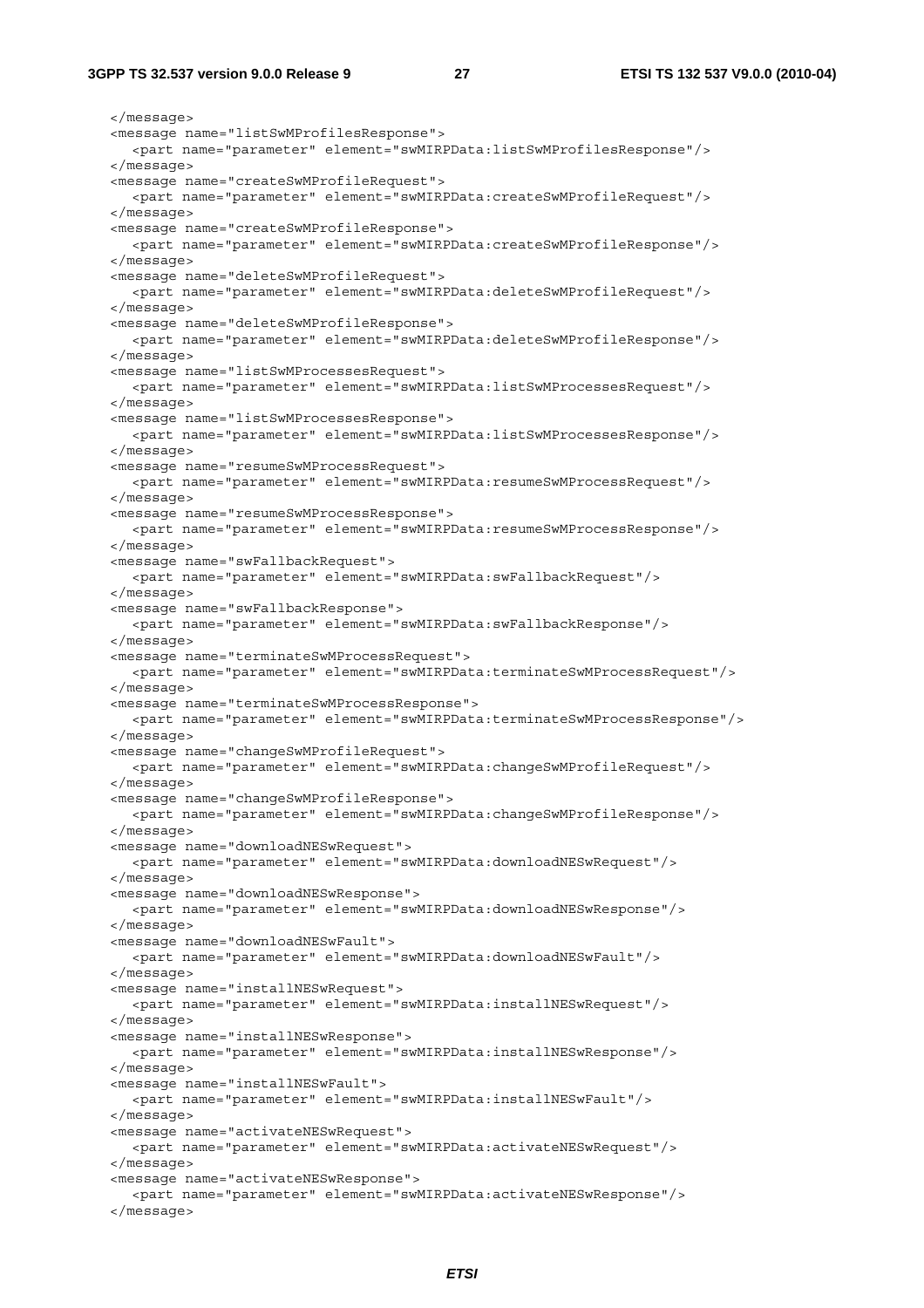#### **3GPP TS 32.537 version 9.0.0 Release 9 28 ETSI TS 132 537 V9.0.0 (2010-04)**

```
 <message name="activateNESwFault"> 
      <part name="parameter" element="swMIRPData:activateNESwFault"/> 
   </message> 
   <portType name="SwMIRPOperation1"> 
      <operation name="listSwMCapabilities"> 
         <input message="swMIRPSystem:listSwMCapabilitiesRequest"/> 
         <output message="swMIRPSystem:listSwMCapabilitiesResponse"/> 
         <fault name="listSwMCapabilitiesFault" 
message="swMIRPSystem:listSwMCapabilitiesFault"/> 
      </operation> 
      <operation name="listSwMProfiles"> 
         <input message="swMIRPSystem:listSwMProfilesRequest"/> 
         <output message="swMIRPSystem:listSwMProfilesResponse"/> 
      </operation> 
      <operation name="createSwMProfile"> 
         <input message="swMIRPSystem:createSwMProfileRequest"/> 
         <output message="swMIRPSystem:createSwMProfileResponse"/> 
      </operation> 
      <operation name="deleteSwMProfile"> 
         <input message="swMIRPSystem:deleteSwMProfileRequest"/> 
         <output message="swMIRPSystem:deleteSwMProfileResponse"/> 
      </operation> 
      <operation name="listSwMProcesses"> 
         <input message="swMIRPSystem:listSwMProcessesRequest"/> 
         <output message="swMIRPSystem:listSwMProcessesResponse"/> 
      </operation> 
      <operation name="resumeSwMProcess"> 
         <input message="swMIRPSystem:resumeSwMProcessRequest"/> 
         <output message="swMIRPSystem:resumeSwMProcessResponse"/> 
      </operation> 
      <operation name="swFallback"> 
         <input message="swMIRPSystem:swFallbackRequest"/> 
         <output message="swMIRPSystem:swFallbackResponse"/> 
      </operation> 
      <operation name="terminateSwMProcess"> 
         <input message="swMIRPSystem:terminateSwMProcessRequest"/> 
         <output message="swMIRPSystem:terminateSwMProcessResponse"/> 
      </operation> 
   </portType> 
   <portType name="SwMIRPOperation2"> 
      <operation name="changeSwMProfile"> 
         <input message="swMIRPSystem:changeSwMProfileRequest"/> 
         <output message="swMIRPSystem:changeSwMProfileResponse"/> 
      </operation> 
   </portType> 
   <portType name="SwMIRPOperation3"> 
      <operation name="downloadNESw"> 
         <input message="swMIRPSystem:downloadNESwRequest"/> 
         <output message="swMIRPSystem:downloadNESwResponse"/> 
         <fault name="downloadNESwFault" message="swMIRPSystem:downloadNESwFault"/> 
      </operation> 
      <operation name="activateNESw"> 
         <input message="swMIRPSystem:activateNESwRequest"/> 
         <output message="swMIRPSystem:activateNESwResponse"/> 
         <fault name="activateNESwFault" message="swMIRPSystem:activateNESwFault"/> 
      </operation> 
   </portType> 
   <portType name="SwMIRPOperation4"> 
      <operation name="installNESw"> 
         <input message="swMIRPSystem:installNESwRequest"/> 
         <output message="swMIRPSystem:installNESwResponse"/> 
         <fault name="installNESwFault" message="swMIRPSystem:installNESwFault"/> 
      </operation> 
   </portType> 
   <binding name="SwMIRPOperation1" type="swMIRPSystem:SwMIRPOperation1"> 
      <soap:binding style="document" transport="http://schemas.xmlsoap.org/soap/http"/> 
      <operation name="listSwMCapabilities"> 
         <soap:operation 
soapAction="http://www.3gpp.org/ftp/Specs/archive/32_series/32.537#listSwMCapabilities" 
style="document"/>
```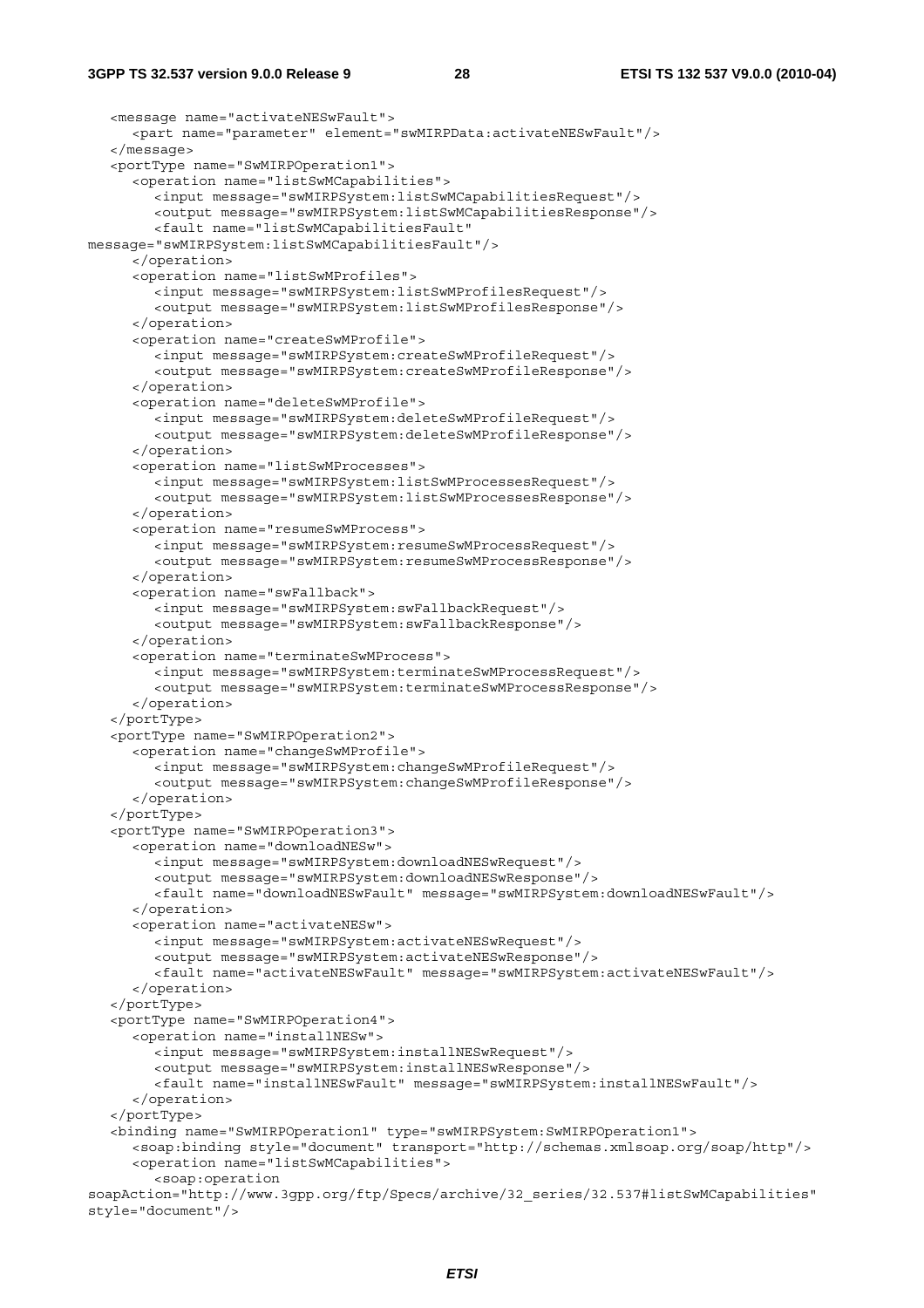#### **3GPP TS 32.537 version 9.0.0 Release 9 29 ETSI TS 132 537 V9.0.0 (2010-04)**

 <input> <soap:body use="literal"/> </input> <output> <soap:body use="literal"/> </output> <fault name="listSwMCapabilitiesFault"/> </operation> <operation name="listSwMProfiles"> <soap:operation soapAction="http://www.3gpp.org/ftp/Specs/archive/32\_series/32.537#listSwMProfiles" style="document"/> <input> <soap:body use="literal"/> </input> <output> <soap:body use="literal"/> </output> </operation> <operation name="createSwMProfile"> <soap:operation soapAction="http://www.3gpp.org/ftp/Specs/archive/32\_series/32.537#createSwMProfile" style="document"/> <input> <soap:body use="literal"/> </input> <output> <soap:body use="literal"/> </output> </operation> <operation name="deleteSwMProfile"> <soap:operation soapAction="http://www.3gpp.org/ftp/Specs/archive/32\_series/32.537#deleteSwMProfile" style="document"/> <input> <soap:body use="literal"/> </input> <output> <soap:body use="literal"/> </output> </operation> <operation name="listSwMProcesses"> <soap:operation soapAction="http://www.3gpp.org/ftp/Specs/archive/32\_series/32.537#listSwMProcesses" style="document"/> <input> <soap:body use="literal"/> </input> <output> <soap:body use="literal"/> </output> </operation> <operation name="resumeSwMProcess"> <soap:operation soapAction="http://www.3gpp.org/ftp/Specs/archive/32\_series/32.537#resumeSwMProcess" style="document"/> <input> <soap:body use="literal"/> </input> <output> <soap:body use="literal"/> </output> </operation> <operation name="swFallback"> <soap:operation soapAction="http://www.3gpp.org/ftp/Specs/archive/32\_series/32.537#swFallback" style="document"/> <input> <soap:body use="literal"/> </input>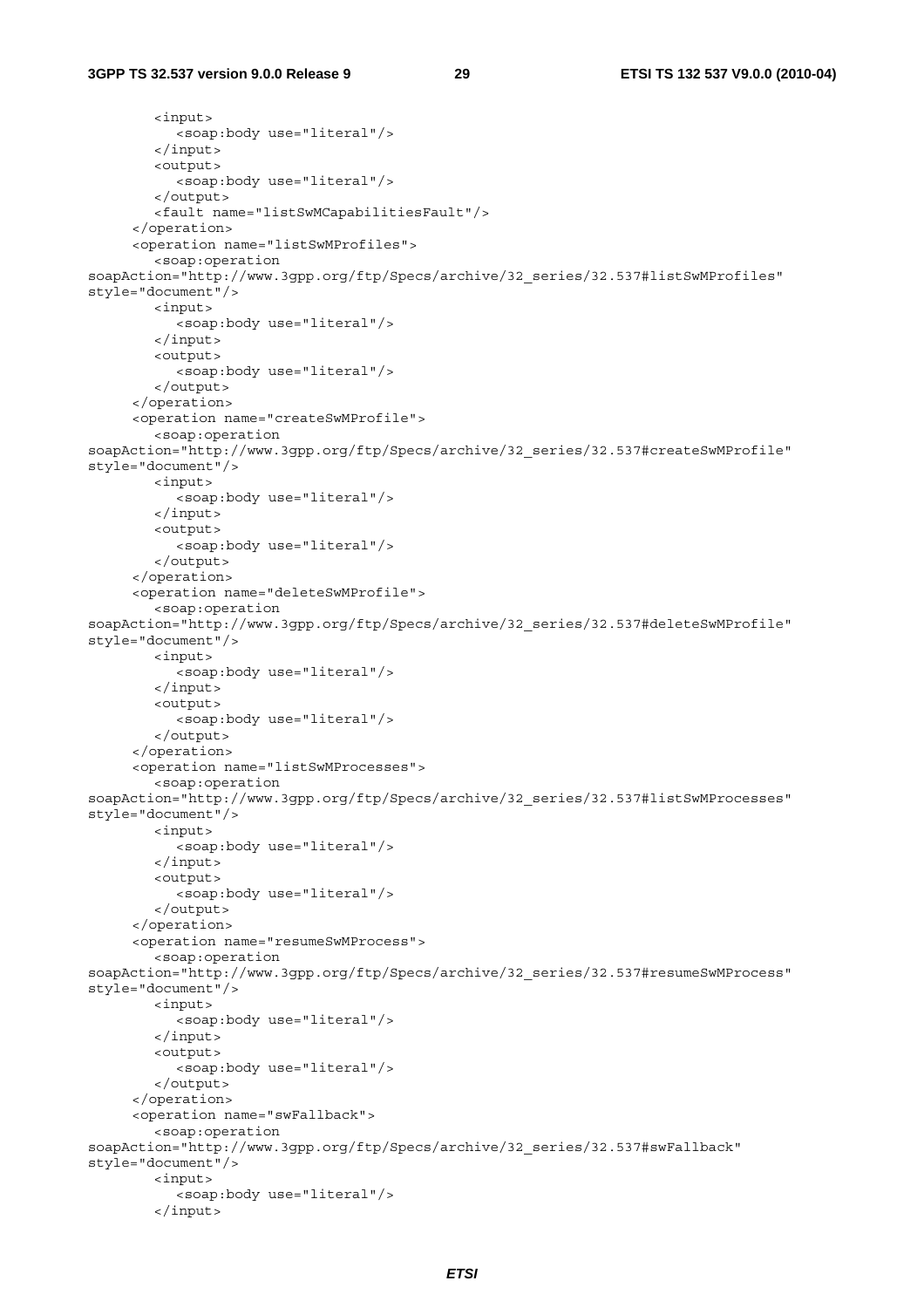#### **3GPP TS 32.537 version 9.0.0 Release 9 30 ETSI TS 132 537 V9.0.0 (2010-04)**

```
 <output> 
            <soap:body use="literal"/> 
         </output> 
      </operation> 
      <operation name="terminateSwMProcess"> 
         <soap:operation 
soapAction="http://www.3gpp.org/ftp/Specs/archive/32_series/32.537#terminateSwMProcess" 
style="document"/> 
         <input> 
            <soap:body use="literal"/> 
         </input> 
         <output> 
            <soap:body use="literal"/> 
         </output> 
      </operation> 
   </binding> 
   <binding name="SwMIRPOperation2" type="swMIRPSystem:SwMIRPOperation2"> 
      <soap:binding style="document" transport="http://schemas.xmlsoap.org/soap/http"/> 
      <operation name="changeSwMProfile"> 
         <soap:operation 
soapAction="http://www.3gpp.org/ftp/Specs/archive/32_series/32.537#changeSwMProfile" 
style="document"/> 
         <input> 
            <soap:body use="literal"/> 
         </input> 
         <output> 
            <soap:body use="literal"/> 
         </output> 
      </operation> 
   </binding> 
   <binding name="SwMIRPOperation3" type="swMIRPSystem:SwMIRPOperation3"> 
      <soap:binding style="document" transport="http://schemas.xmlsoap.org/soap/http"/> 
      <operation name="downloadNESw"> 
         <soap:operation 
soapAction="http://www.3gpp.org/ftp/Specs/archive/32_series/32.537#downloadNESw" 
style="document"/> 
         <input> 
            <soap:body use="literal"/> 
         </input> 
         <output> 
            <soap:body use="literal"/> 
         </output> 
         <fault name="downloadNESwFault"/> 
      </operation> 
      <operation name="activateNESw"> 
         <soap:operation 
soapAction="http://www.3gpp.org/ftp/Specs/archive/32_series/32.537#activateNESw" 
style="document"/> 
         <input> 
            <soap:body use="literal"/> 
         </input> 
         <output> 
            <soap:body use="literal"/> 
         </output> 
         <fault name="activateNESwFault"/> 
      </operation> 
   </binding> 
   <binding name="SwMIRPOperation4" type="swMIRPSystem:SwMIRPOperation4"> 
      <soap:binding style="document" transport="http://schemas.xmlsoap.org/soap/http"/> 
      <operation name="installNESw"> 
         <soap:operation 
soapAction="http://www.3gpp.org/ftp/Specs/archive/32_series/32.537#installNESw"
style="document"/> 
         <input> 
            <soap:body use="literal"/> 
         </input> 
         <output> 
            <soap:body use="literal"/> 
         </output> 
         <fault name="installNESwFault"/>
```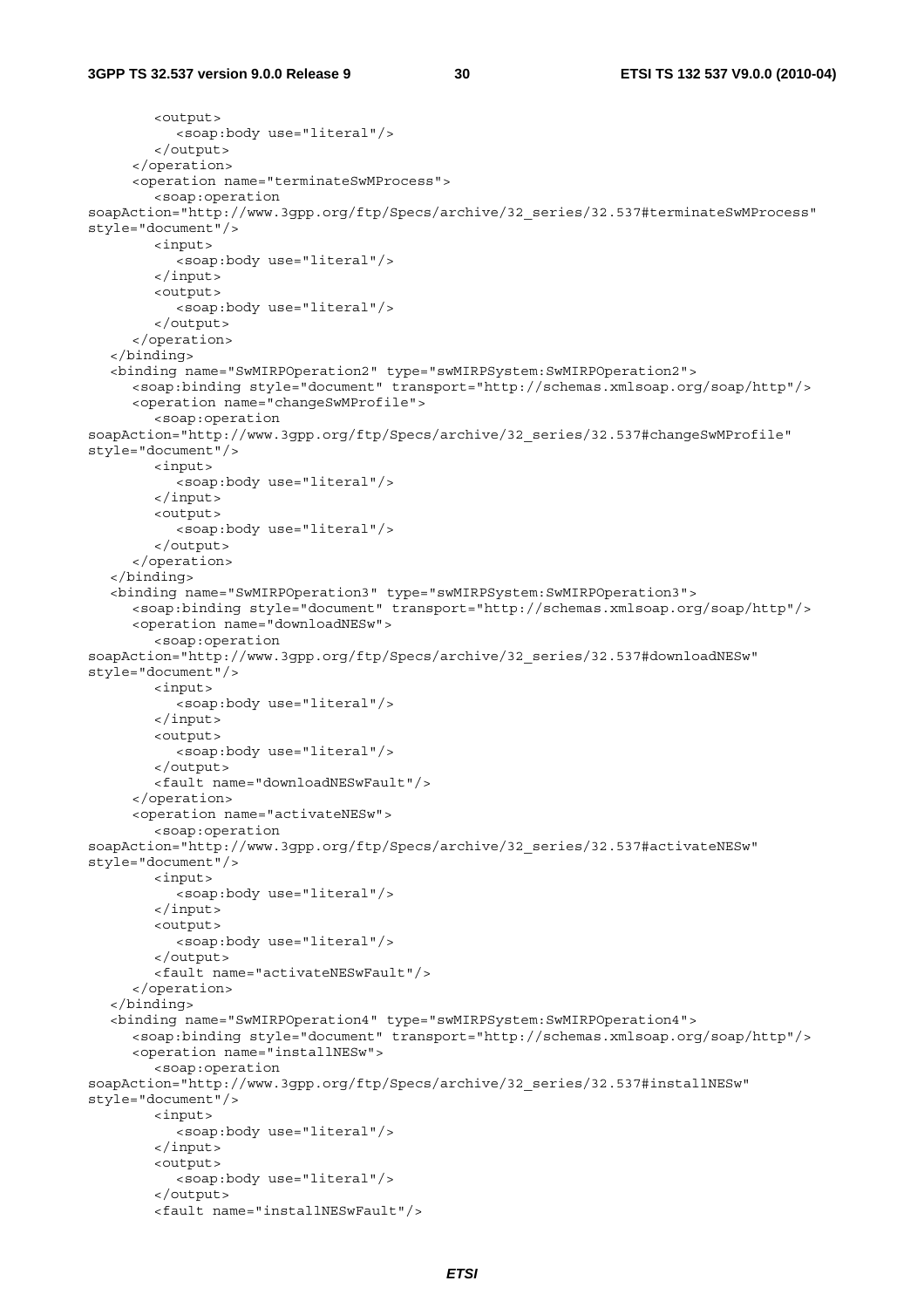</operation> </binding> <service name="SwMIRPService"> <port name="SwMIRPOperation1" binding="swMIRPSystem:SwMIRPOperation1"> <soap:address location="http://www.3gpp.org/ftp/Specs/archive/32\_series/32.537#SwMIRP"/> </port> <port name="GenericIRPPort" binding="genericIRPSystem:GenericIRPBinding"> <soap:address location="http://www.3gpp.org/ftp/Specs/archive/32\_series/32.317#GenericIRP"/> </port> <port name="NotificationIRPNtfPort" binding="ntfIRPNtfSystem:NotificationIRPNtf"> <soap:address location="http://www.3gpp.org/ftp/Specs/archive/32\_series/32.307#NotificationIRPNtf"/> </port> <port name="SwMIRPOperation2" binding="swMIRPSystem:SwMIRPOperation2"> <soap:address location="http://www.3gpp.org/ftp/Specs/archive/32\_series/32.537#SwMIRP"/> </port> <port name="SwMIRPOperation3" binding="swMIRPSystem:SwMIRPOperation3"> <soap:address location="http://www.3gpp.org/ftp/Specs/archive/32\_series/32.537#SwMIRP"/> </port> <port name="SwMIRPOperation4" binding="swMIRPSystem:SwMIRPOperation4"> <soap:address location="http://www.3gpp.org/ftp/Specs/archive/32\_series/32.537#SwMIRP"/> </port> </service> </definitions>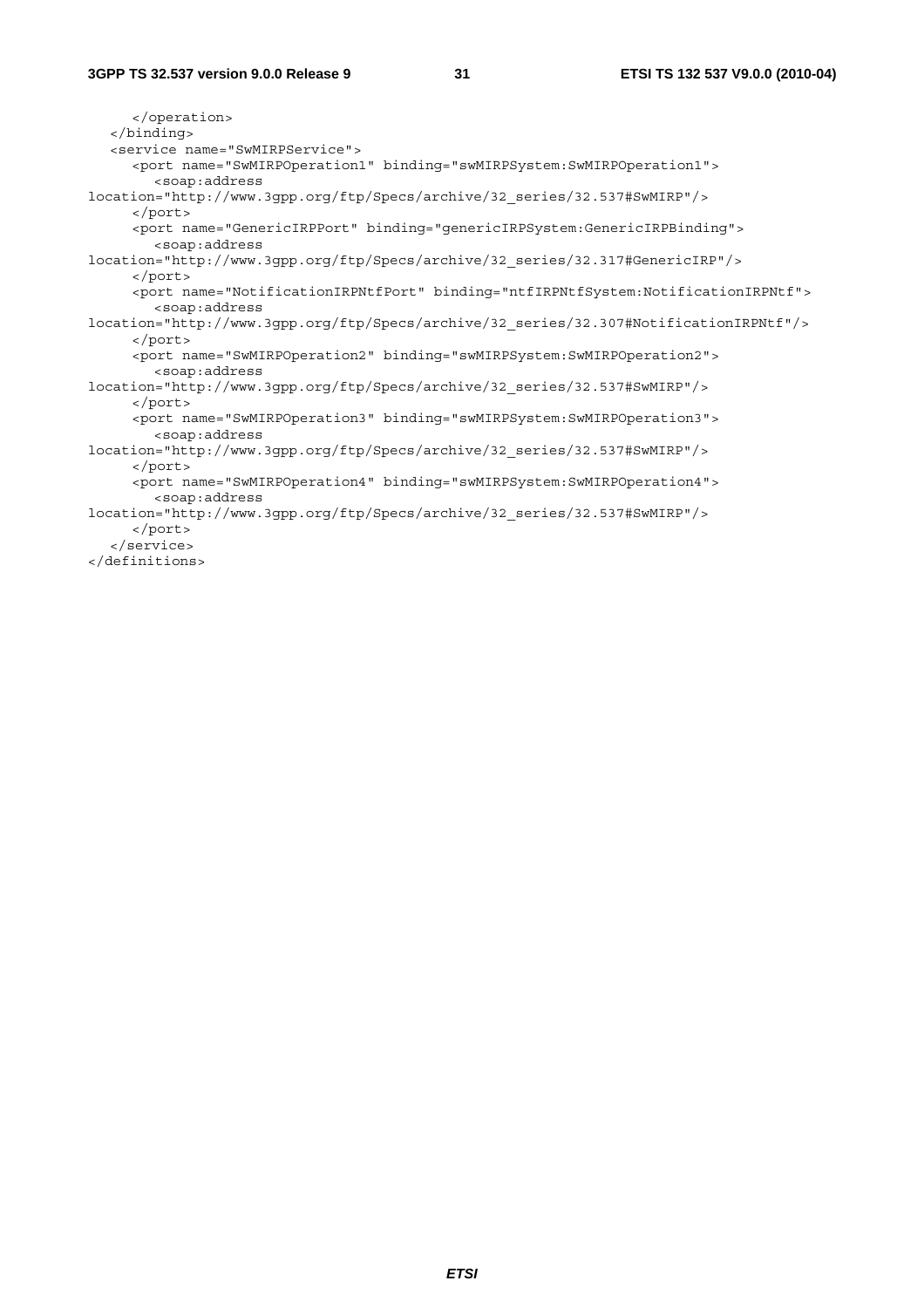# Annex B (informative): Change history

| <b>Change history</b> |             |                      |   |               |                                                 |        |            |  |
|-----------------------|-------------|----------------------|---|---------------|-------------------------------------------------|--------|------------|--|
| <b>Date</b>           | <b>TSG#</b> | <b>ITSG Doc. ICR</b> |   |               | <b>Rev Subiect/Comment</b>                      | Old    | <b>New</b> |  |
| Mar 2010 SA#47        |             | SP-100054            |   | $\sim$ $\sim$ | Presentation to SA for information and approval | $- -$  | 0.01       |  |
| Mar 2010 --           |             | l --                 | . | $\sim$        | Publication of SA approved version              | 11.0.0 | 9.0.0      |  |